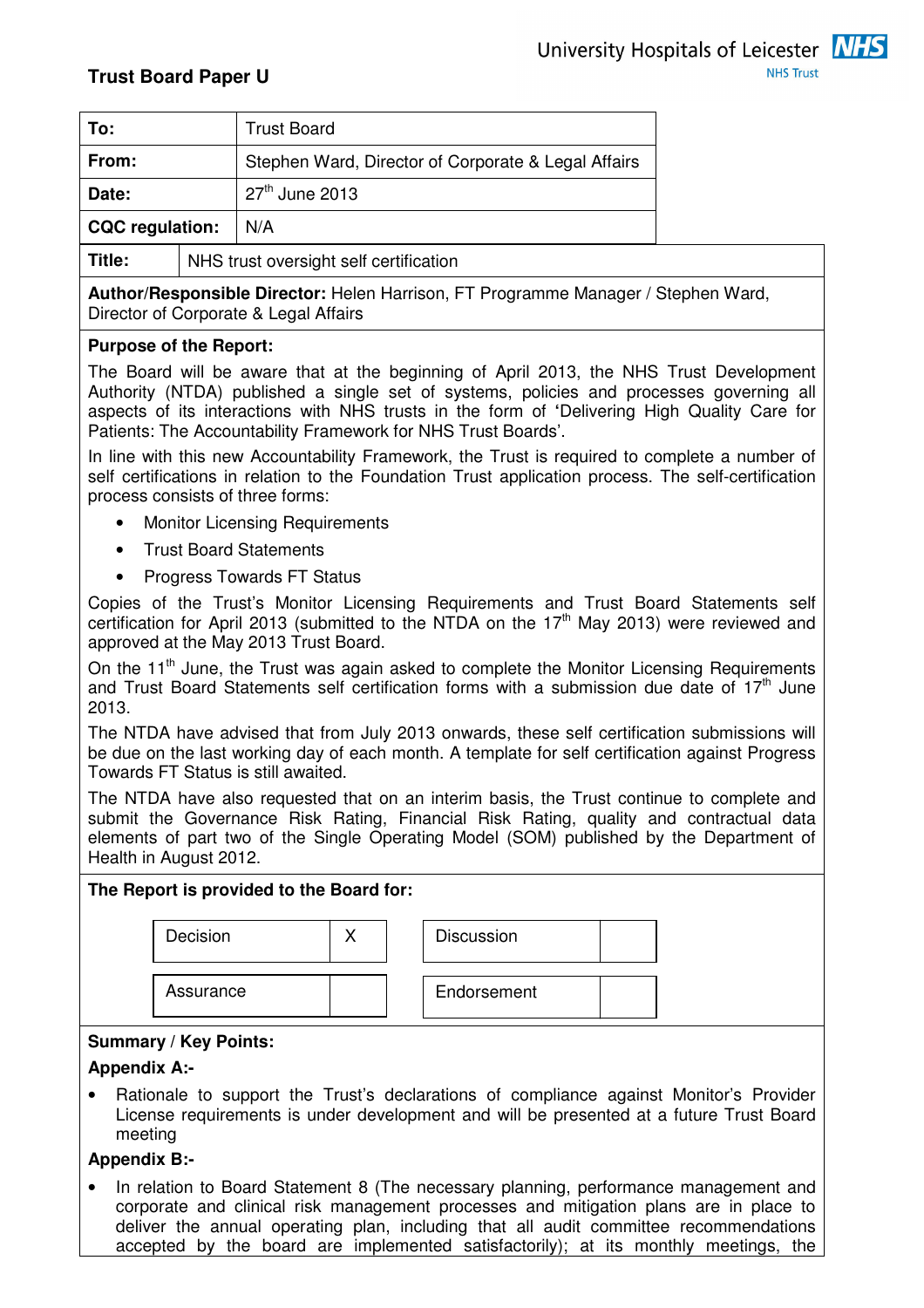Executive Performance Board oversees the implementation of actions by management responding to Internal Audit's recommendations; on behalf of the Trust Board, the Audit Committee reviews the implementation of such actions at each of its meetings

### **Appendix C:-**

- The A&E 4 hour target was not met for May 2013
- The cancer 62 day wait for first treatment target is predicted to be not met for May 2013
- Actions to address the non achievement of these performance targets are summarised in separate exception reports to the Board
- The Governance Risk Rating for May 2013 is: **Amber / Red**
- The Financial Risk Rating for May 2013 is: **2**

### **Recommendations:**

The Trust Board is:

- Invited to **seek assurance** from executive colleagues in relation to the actions being taken to address areas of non achievement against the service delivery and financial and contractual performance within the trust oversight self certification for June 2013
- Asked to **approve** UHL's June SOM trust over-sight self certification submission (attached as Appendix C)
- Asked to **note** that the Monitor Licensing Requirements and Trust Board Statements self certifications for May 2013 (attached as Appendix A and Appendix B) were submitted to the NTDA on the  $17<sup>th</sup>$  June 2013

**Previously considered at another corporate UHL Committee?** No

**Strategic Risk Register: No Performance KPIs year to date: N/A** 

**Resource Implications (eg Financial, HR):** No

**Assurance Implications:** Yes

**Patient and Public Involvement (PPI) Implications:** No

**Stakeholder Engagement Implications:** No

**Equality Impact:** None

**Information exempt from Disclosure:** None

**Requirement for further review?** All future trust oversight self certifications will be presented to the Trust Board for approval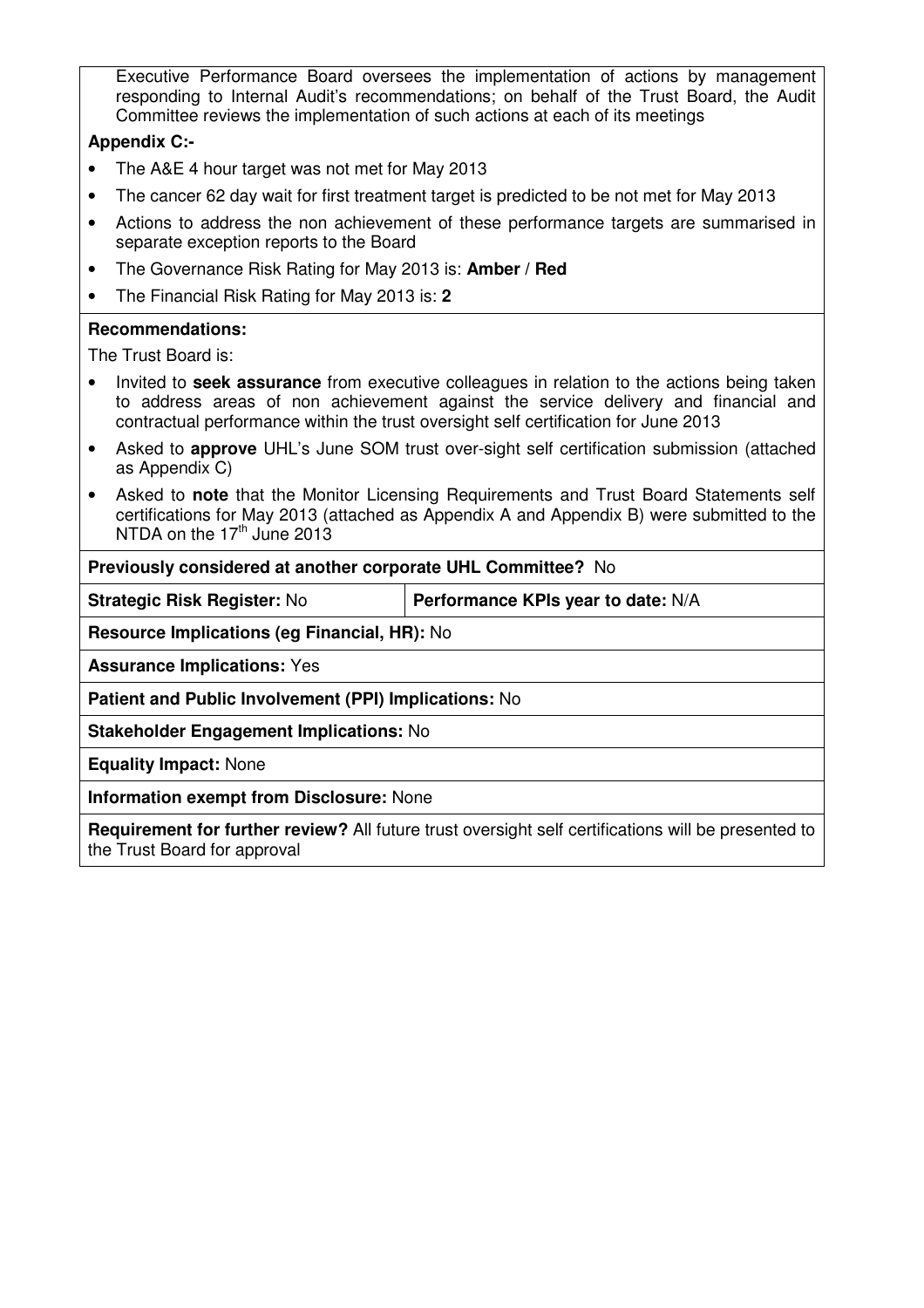### **UNIVERSITY HOSPITALS OF LEICESTER NHS TRUST**

| <b>REPORT TO:</b>   | <b>Trust Board</b>                                  |
|---------------------|-----------------------------------------------------|
| DATE:               | $27th$ June 2013                                    |
| <b>REPORT FROM:</b> | Stephen Ward, Director of Corporate & Legal Affairs |
| <b>SUBJECT:</b>     | NHS trust oversight self certification              |

#### **1) Introduction**

 $\overline{\phantom{a}}$ 

The Board will be aware that at the beginning of April 2013, the NHS Trust Development Authority (NTDA) published a single set of systems, policies and processes governing all aspects of its interactions with NHS trusts in the form of **'**Delivering High Quality Care for Patients: The Accountability Framework for NHS Trust Boards'.

In line with this new Accountability Framework, the Trust is required to complete a number of self certifications in relation to the Foundation Trust application process. The self-certification process consists of three forms:

- Monitor Licensing Requirements
- Trust Board Statements
- Progress Towards FT Status

The Monitor Licensing Requirements and Trust Board Statements self certification forms were published by the NTDA on  $9<sup>th</sup>$  May 2013 with a submission due date of 17<sup>th</sup> May 2013.

Copies of the Trust's Monitor Licensing Requirements and Trust Board Statements self certification for April 2013 (submitted to the NTDA on the  $17<sup>th</sup>$  May 2013) were reviewed and approved at the May 2013 Trust Board.

On the  $11<sup>th</sup>$  June, the Trust was again asked to complete the Monitor Licensing Requirements and Trust Board Statements self certification forms with a submission due date of  $17<sup>th</sup>$  June 2013. Copies of the submitted returns are attached as Appendix A and B.

The NTDA have advised that from July 2013 onwards, these self certification submissions will be due on the last working day of each month. A template for self certification against Progress Towards FT Status is still awaited.

The NTDA have also requested that on an interim basis, the Trust continue to complete and submit the Governance Risk Rating, Financial Risk Rating, quality and contractual data elements of part two of the Single Operating Model (SOM) published by the Department of Health in August 2012. A copy of these returns is attached as Appendix C.

#### **2) Key points to note**

#### **Appendix A:-**

• Rationale to support the Trust's declarations of compliance against Monitor's Provider License requirements is under development and will be presented at a future Trust Board meeting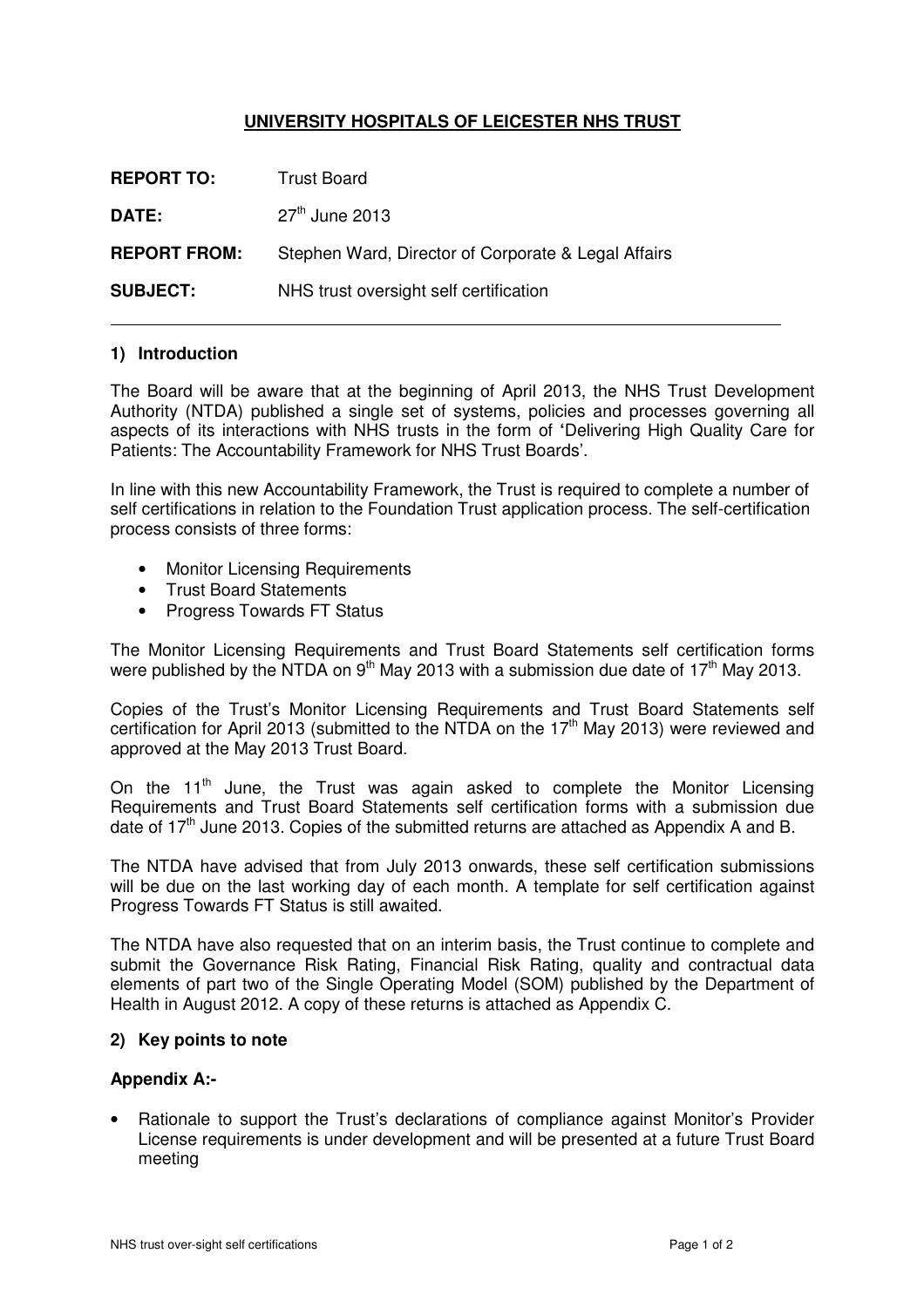### **Appendix B:-**

• In relation to Board Statement 8 (The necessary planning, performance management and corporate and clinical risk management processes and mitigation plans are in place to deliver the annual operating plan, including that all audit committee recommendations accepted by the board are implemented satisfactorily); at its monthly meetings, the Executive Performance Board oversees the implementation of actions by management responding to Internal Audit's recommendations; on behalf of the Trust Board, the Audit Committee reviews the implementation of such actions at each of its meetings

#### **Appendix C:-**

- The A&E 4 hour target was not met for May 2013
- The cancer 62 day wait for first treatment target is predicted to be not met for May 2013
- Actions to address the non achievement of these performance targets are summarised in separate exception reports to the Board
- The Governance Risk Rating for May 2013 is: **Amber / Red**
- The Financial Risk Rating for May 2013 is: **2**

#### **3) Recommendations**

The Trust Board is:

- Invited to **seek assurance** from executive colleagues in relation to the actions being taken to address areas of non achievement against the service delivery and financial and contractual performance within the trust oversight self certification for June 2013
- Asked to **approve** UHL's June SOM trust over-sight self certification submission (attached as Appendix C)
- Asked to **note** that the Monitor Licensing Requirements and Trust Board Statements self certifications for May 2013 (attached as Appendix A and Appendix B) were submitted to the NTDA on the 17 $^{\text{th}}$  June 2013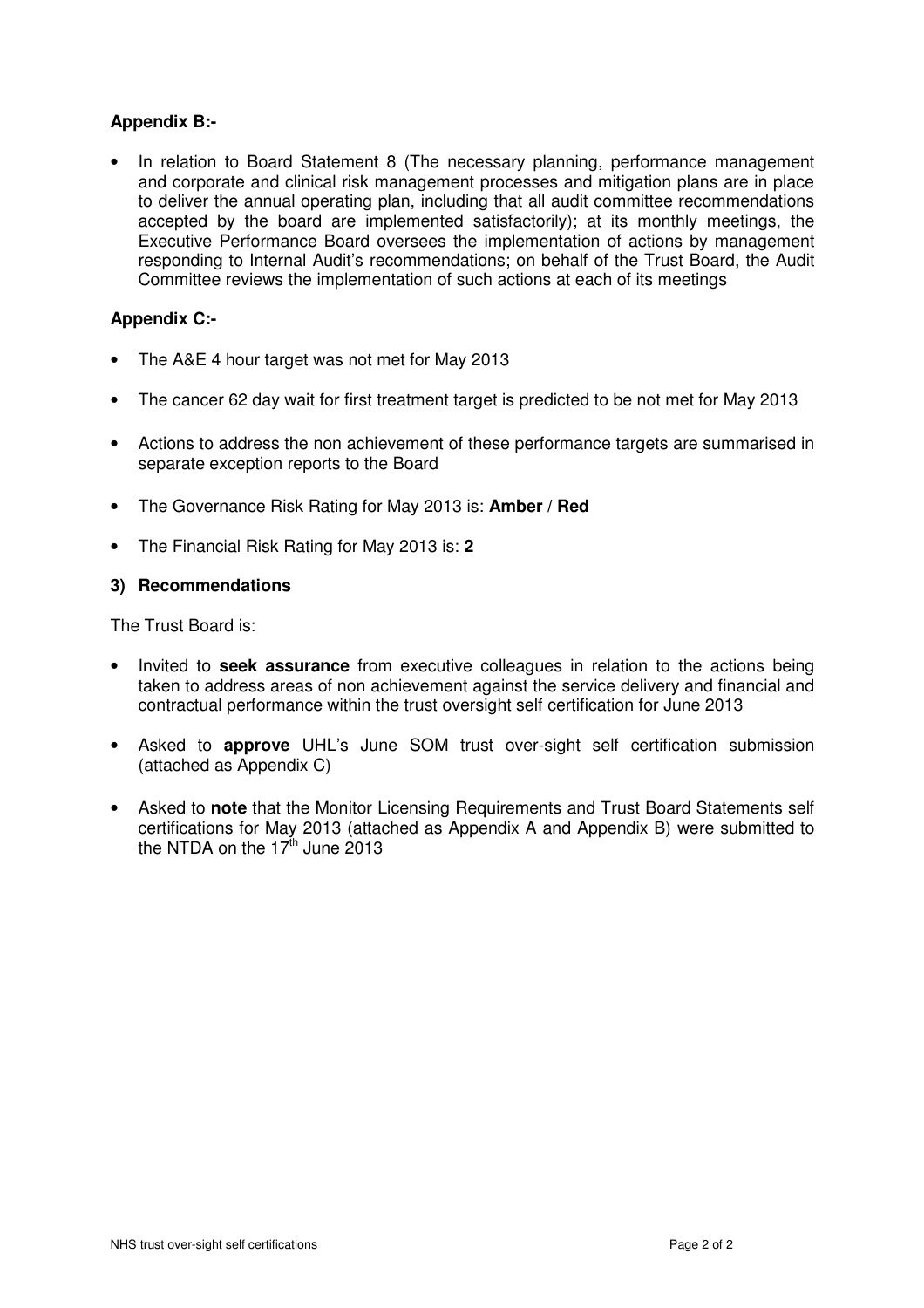# **NHS TRUST DEVELOPMENT AUTHORITY**



# OVERSIGHT: Monthly self-certification requirements - Compliance Monitor Monthly Data.

# **CONTACT INFORMATION:**

# ...

| Enter Your Name:         | John Adler               |                |      |
|--------------------------|--------------------------|----------------|------|
| Enter Your Email Address | john.adler@uhl-tr.nhs.uk |                |      |
| Full Telephone Number:   | 01162588940              | Tel Extension: | 8940 |

# **SELF-CERTIFICATION DETAILS:**

# ...

| Select Your Trust: |                 | University Hospitals Of Leicester NHS Trust |                            |
|--------------------|-----------------|---------------------------------------------|----------------------------|
| Submission Date:   | 17/06/2013      |                                             | 2013/14<br>Reporting Year: |
| Select the Month   | April           | $\bullet$ May                               | $\bigcirc$ June            |
|                    | $\bigcirc$ July | August                                      | ● September                |
|                    | O October       | O November                                  | O December                 |
|                    | O January       | $\bigcirc$ February                         | ● March                    |

# **COMPLIANCE WITH MONITOR LICENCE REQUIREMENTS FOR NHS TRUSTS:**

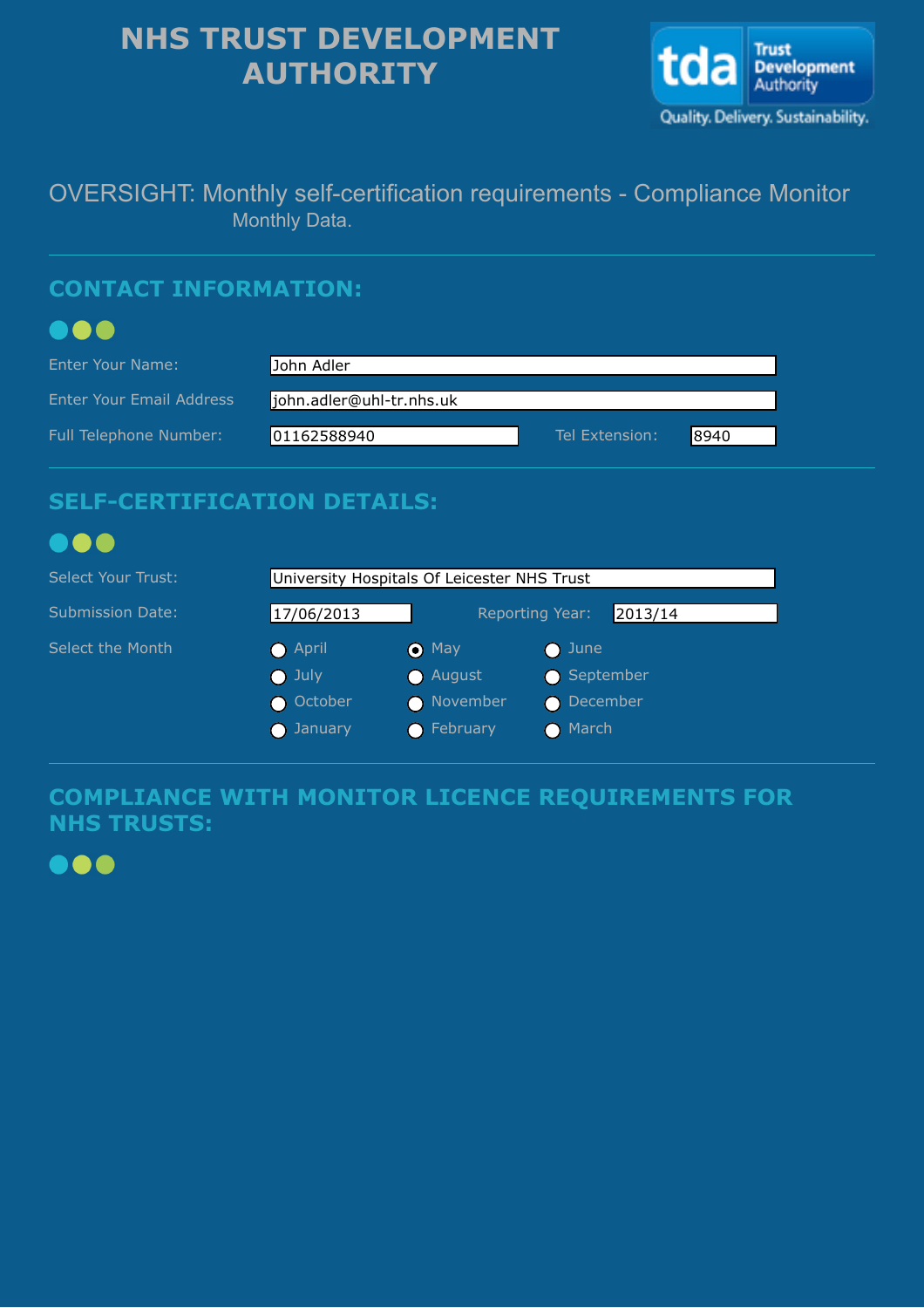- **1. Condition G4**  Fit and proper persons as Governors and Directors (also applicable to those performing equivalent or similar functions).
- **2. Condition G5** Having regard to monitor Guidance.
- **3. Condition G7** Registration with the Care Quality Commission.
- **4. Condition G8** Patient eligibility and selection criteria.
- **5. Condition P1**  Recording of information.
- **6. Condition P2**  Provision of information.
- **7. Condition P3** Assurance report on submissions to Monitor.
- **8. Condition P4**  Compliance with the National Tariff.
- **9. Condition P5** Constructive engagement concerning local tariff modifications.
- **10. Condition C1** The right of patients to make choices.
- 11. **Condition C2** Competition oversight.
- 12. Condition IC1 Provision of integrated care.

Further guidance can be found in Monitor's response to the statutory consultation on the new NHS provider licence: The new NHS Provider Licence

# **COMPLIANCE WITH MONITOR LICENCE REQUIREMENTS FOR NHS TRUSTS:**

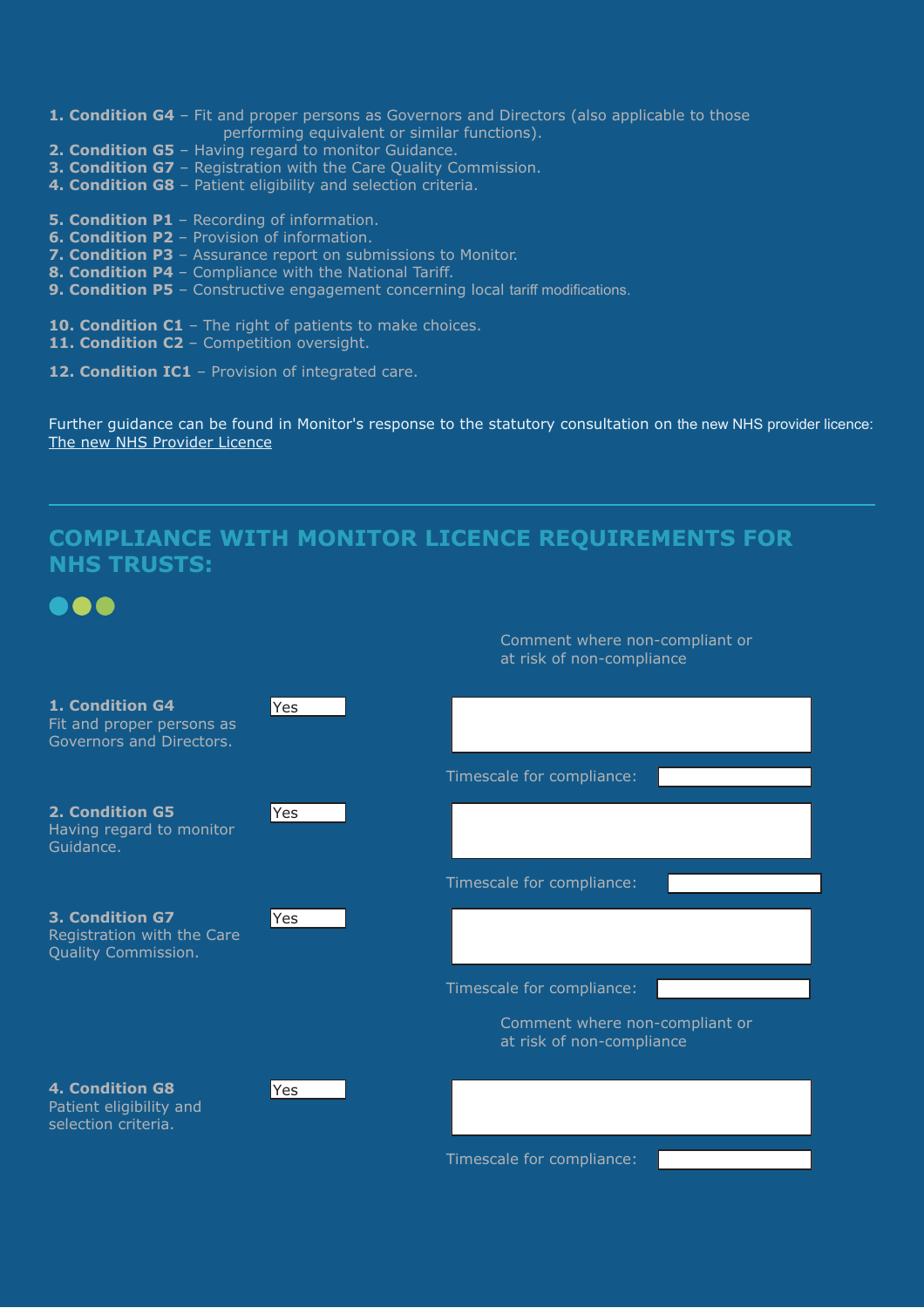### at risk of non-compliance **5. Condition P1**  Recording of information. Timescale for compliance: **6. Condition P2**  Provision of information. Timescale for compliance: **7. Condition P3**  Assurance report on submissions to Monitor. Timescale for compliance: **8. Condition P4**  Compliance with the National Tariff. Timescale for compliance: Comment where non-compliant or at risk of non-compliance **9. Condition P5**  Constructive engagement concerning local tariff modifications. Timescale for compliance: **Yes Yes Yes Yes Yes**

Comment where non-compliant or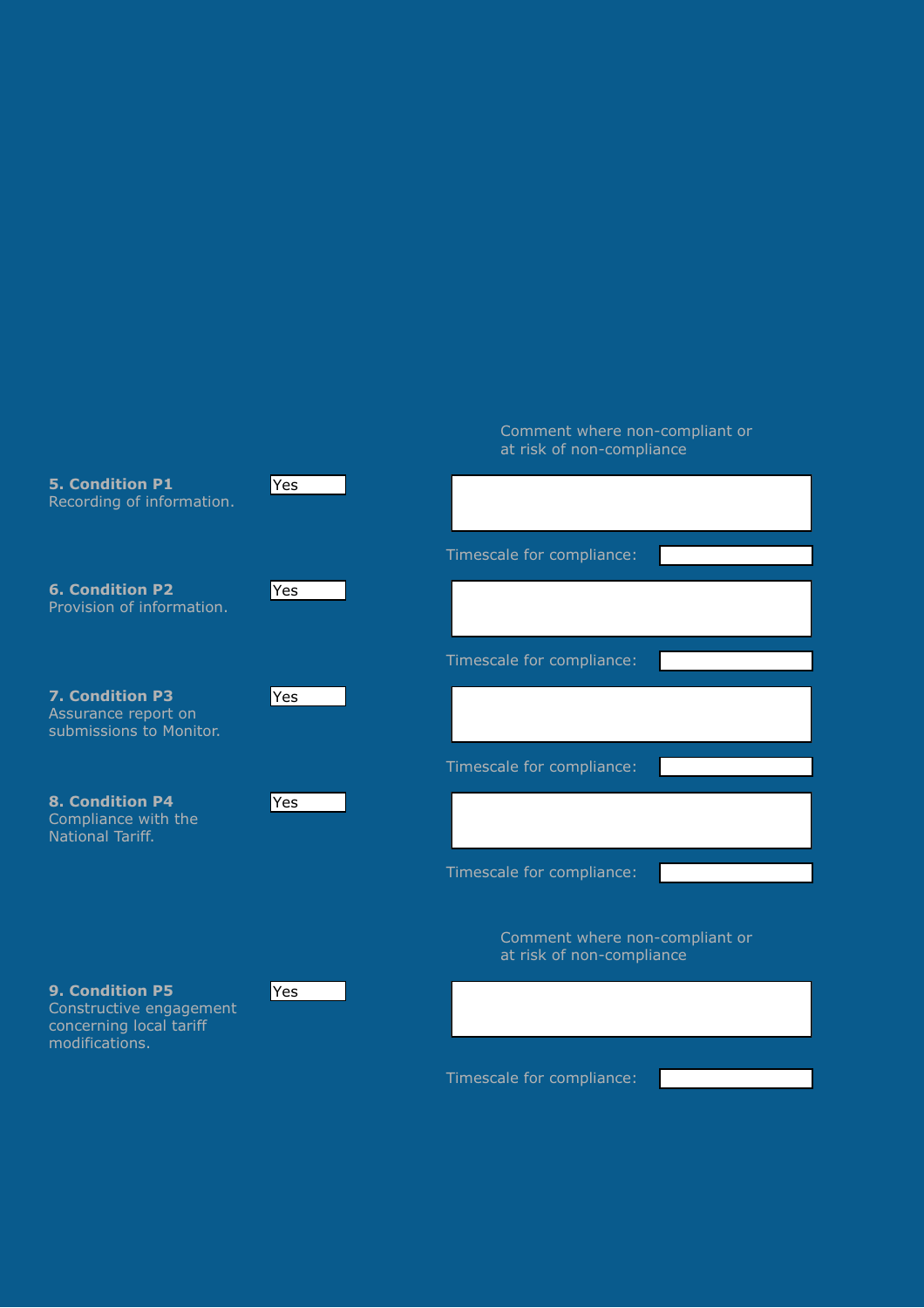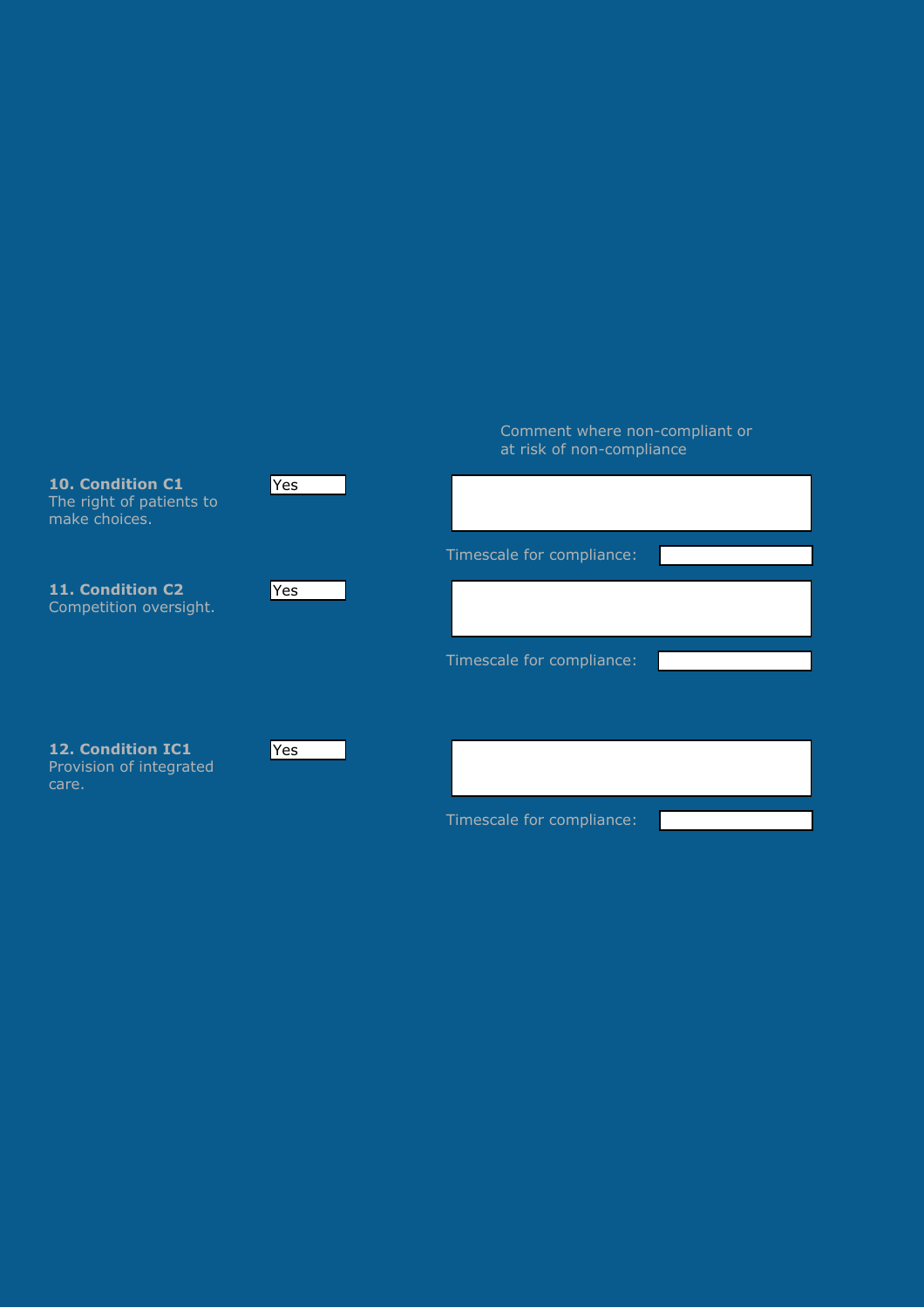# **NHS TRUST DEVELOPMENT AUTHORITY**



# OVERSIGHT: Monthly self-certification requirements - Board Statements Monthly Data.

# **CONTACT INFORMATION:**

# 000

| Enter Your Name:                | John Adler               |                |      |
|---------------------------------|--------------------------|----------------|------|
| <b>Enter Your Email Address</b> | john.adler@uhl-tr.nhs.uk |                |      |
| Full Telephone Number:          | 01162588940              | Tel Extension: | 8940 |

# **SELF-CERTIFICATION DETAILS:**

# ...

| <b>Select Your Trust:</b> | University Hospitals Of Leicester NHS Trust |                        |                 |
|---------------------------|---------------------------------------------|------------------------|-----------------|
| Submission Date:          | 17/06/2013                                  | <b>Reporting Year:</b> | 2013/14         |
| Select the Month          | April                                       | $\bullet$ May          | $\bigcirc$ June |
|                           | $\bigcirc$ July                             | August                 | ● September     |
|                           | O October                                   | O November             | O December      |
|                           | <b>O</b> January                            | ● February             | ● March         |

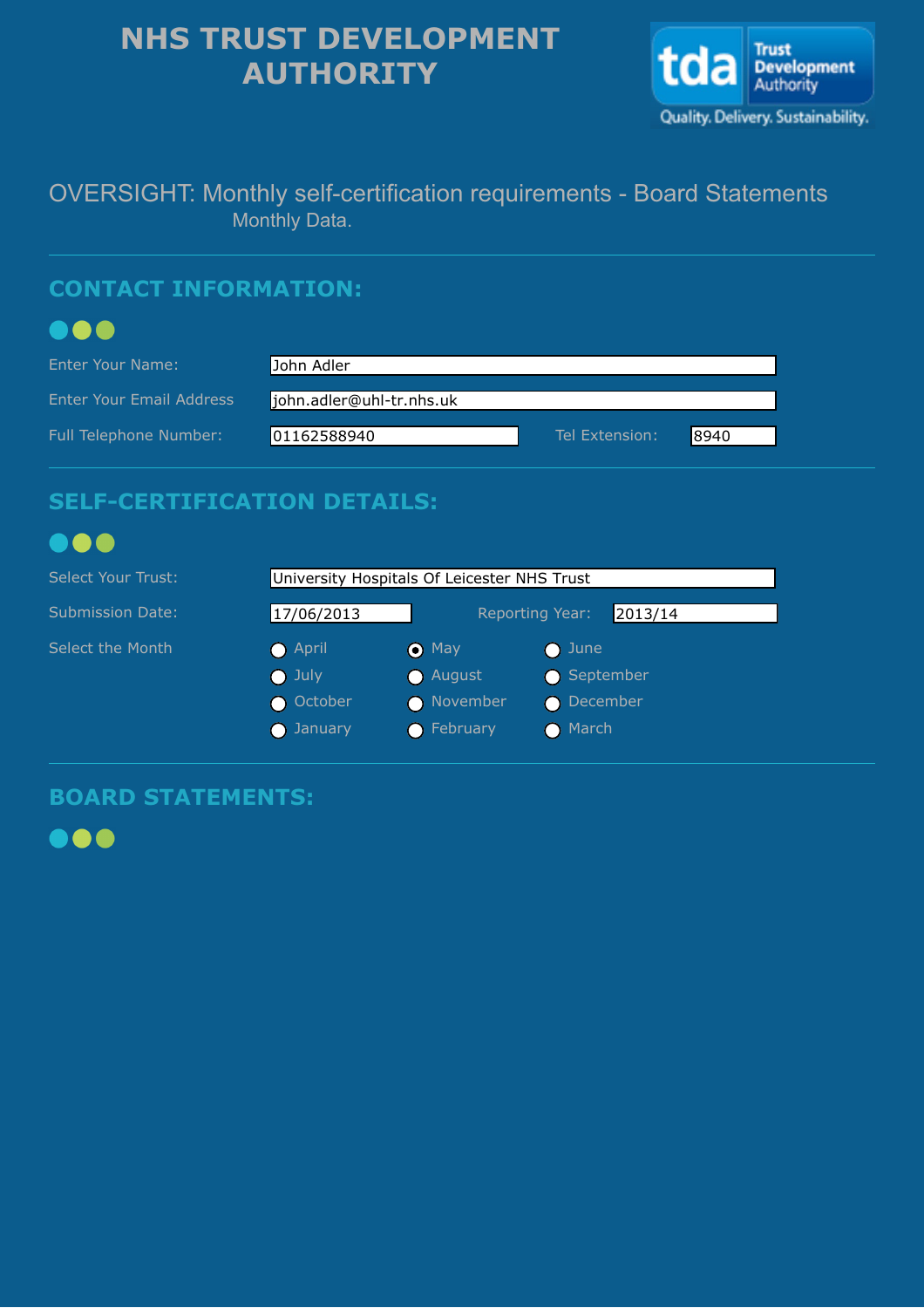#### CLINICAL QUALITY FINANCE **GOVERNANCE**

The NHS TDA's role is to ensure, on behalf of the Secretary of State, that aspirant FTs are ready to proceed for assessment by Monitor. As such, the processes outlined here replace those previously undertaken by both SHAs and the Department of Health.

In line with the recommendations of the Mid Staffordshire Public Inquiry, the achievement of FT status will only be possible for NHS Trusts that are delivering the key fundamentals of clinical quality, good patient experience, and national and local standards and targets, within the available financial envelope.

### **BOARD STATEMENTS:**



#### **For CLINICAL QUALITY, that**

1. The Board is satisfied that, to the best of its knowledge and using its own processes and having had regard to the TDA's oversight model (supported by Care Quality Commission information, its own information on serious incidents, patterns of complaints, and including any further metrics it chooses to adopt), the trust has, and will keep in place, effective arrangements for the purpose of monitoring and continually improving the quality of healthcare provided to its patients.

| 1. CLINICAL QUALITY<br>Indicate compliance.                      | Yes |
|------------------------------------------------------------------|-----|
| Timescale for compliance:                                        |     |
| <b>RESPONSE:</b>                                                 |     |
| Comment where non-<br>compliant or at risk of non-<br>compliance |     |

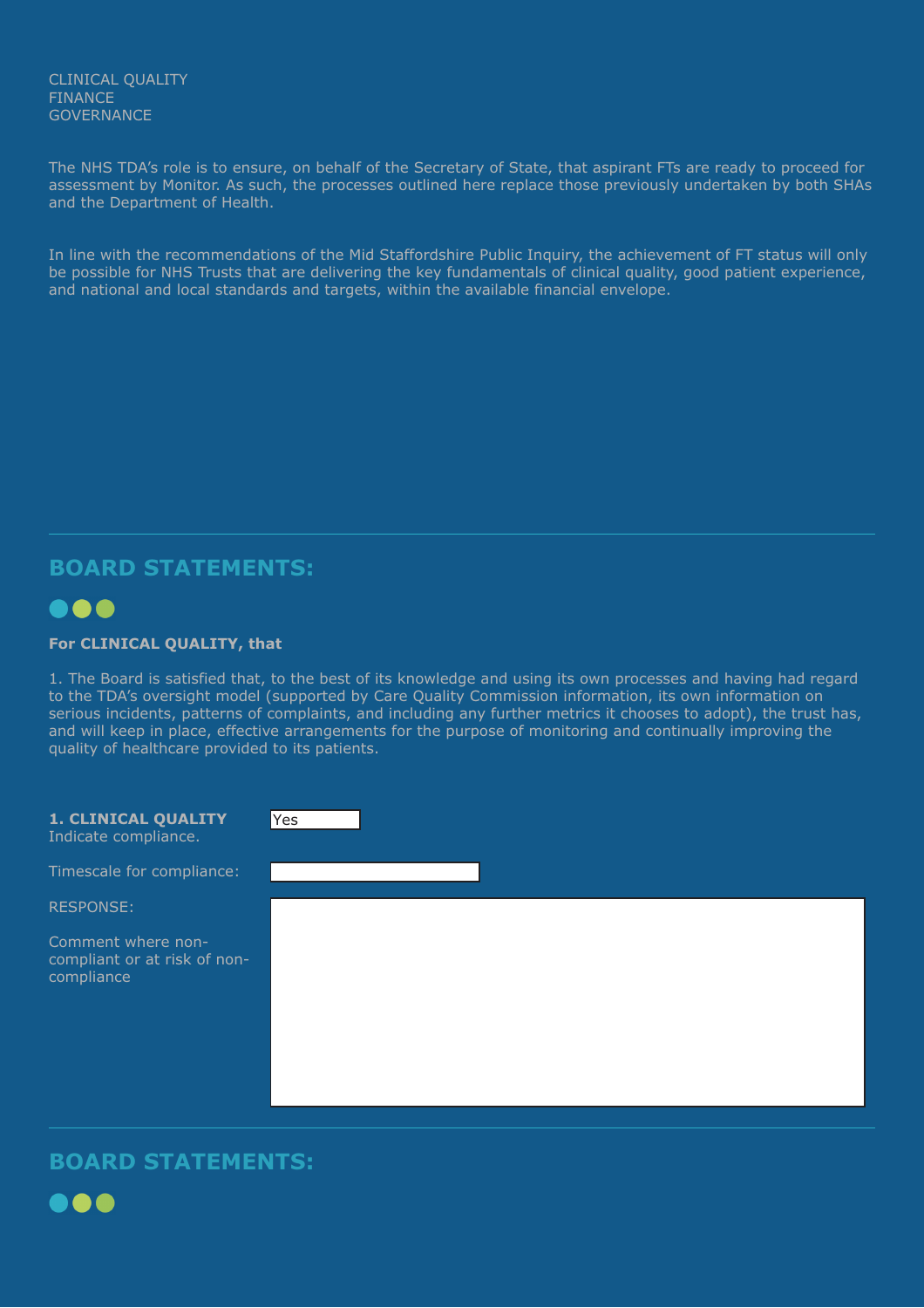#### **For CLINICAL QUALITY, that**

2. The board is satisfied that plans in place are sufficient to ensure ongoing compliance with the Care Quality Commission's registration requirements.

| 2. CLINICAL QUALITY<br>Indicate compliance.                      | Yes |
|------------------------------------------------------------------|-----|
| Timescale for compliance:                                        |     |
| <b>RESPONSE:</b>                                                 |     |
| Comment where non-<br>compliant or at risk of non-<br>compliance |     |

# **BOARD STATEMENTS:**



#### **For CLINICAL QUALITY, that**

3. The board is satisfied that processes and procedures are in place to ensure all medical practitioners providing care on behalf of the trust have met the relevant registration and revalidation requirements.

| <b>3. CLINICAL QUALITY</b><br>Indicate compliance.               | Yes |
|------------------------------------------------------------------|-----|
| Timescale for compliance:                                        |     |
| <b>RESPONSE:</b>                                                 |     |
| Comment where non-<br>compliant or at risk of non-<br>compliance |     |

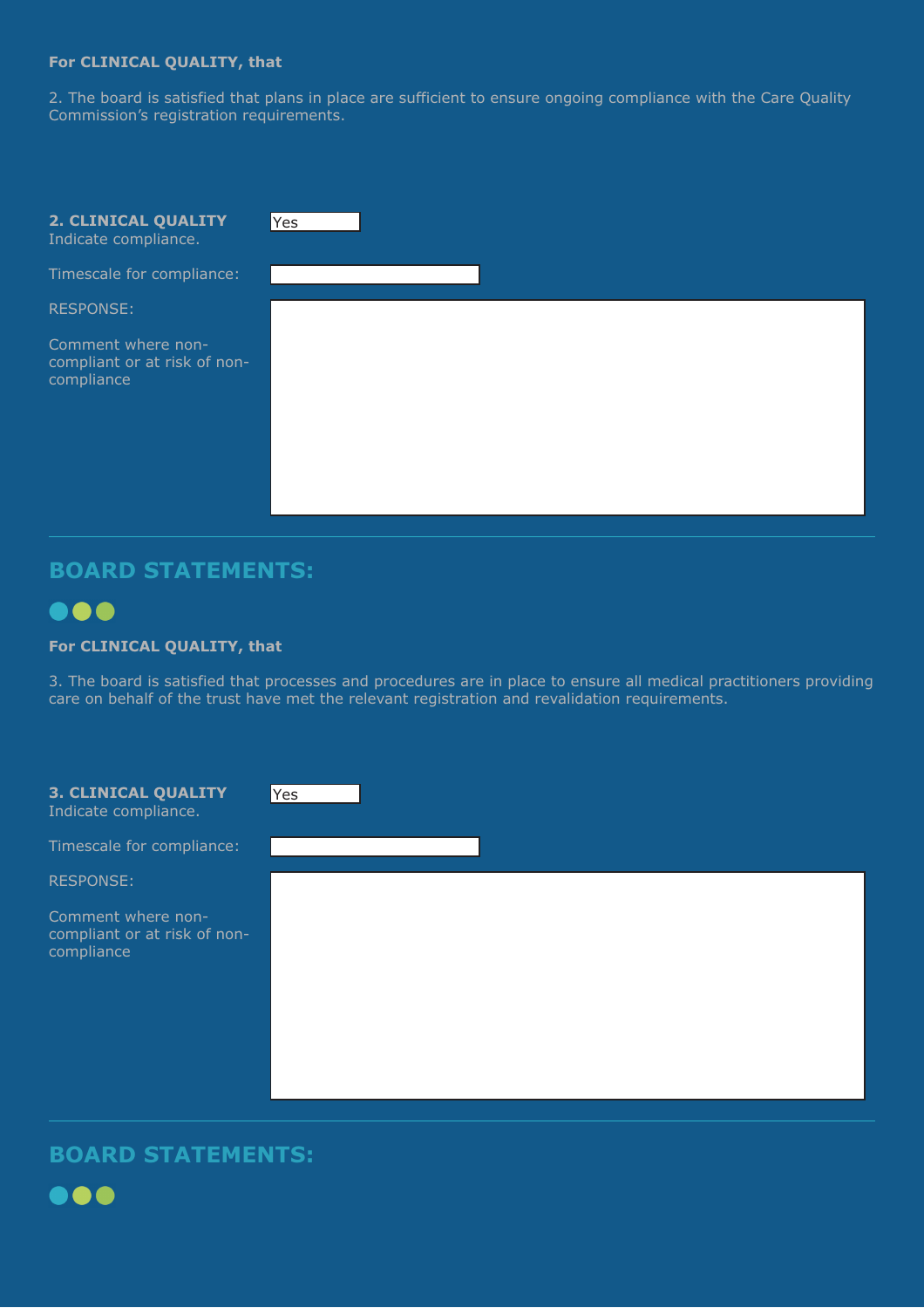#### **For FINANCE, that**

4. The board is satisfied that the trust shall at all times remain a going concern, as defined by the most up to date accounting standards in force from time to time.

| <b>4. FINANCE</b><br>Indicate compliance.                        | Yes |
|------------------------------------------------------------------|-----|
| Timescale for compliance:                                        |     |
| <b>RESPONSE:</b>                                                 |     |
| Comment where non-<br>compliant or at risk of non-<br>compliance |     |

# **BOARD STATEMENTS:**



#### **For GOVERNANCE, that**

5. The board will ensure that the trust remains at all times compliant with the NTDA accountability framework and shows regard to the NHS Constitution at all times.

| <b>5. GOVERNANCE</b><br>Indicate compliance.                     | Yes |
|------------------------------------------------------------------|-----|
| Timescale for compliance:                                        |     |
| <b>RESPONSE:</b>                                                 |     |
| Comment where non-<br>compliant or at risk of non-<br>compliance |     |

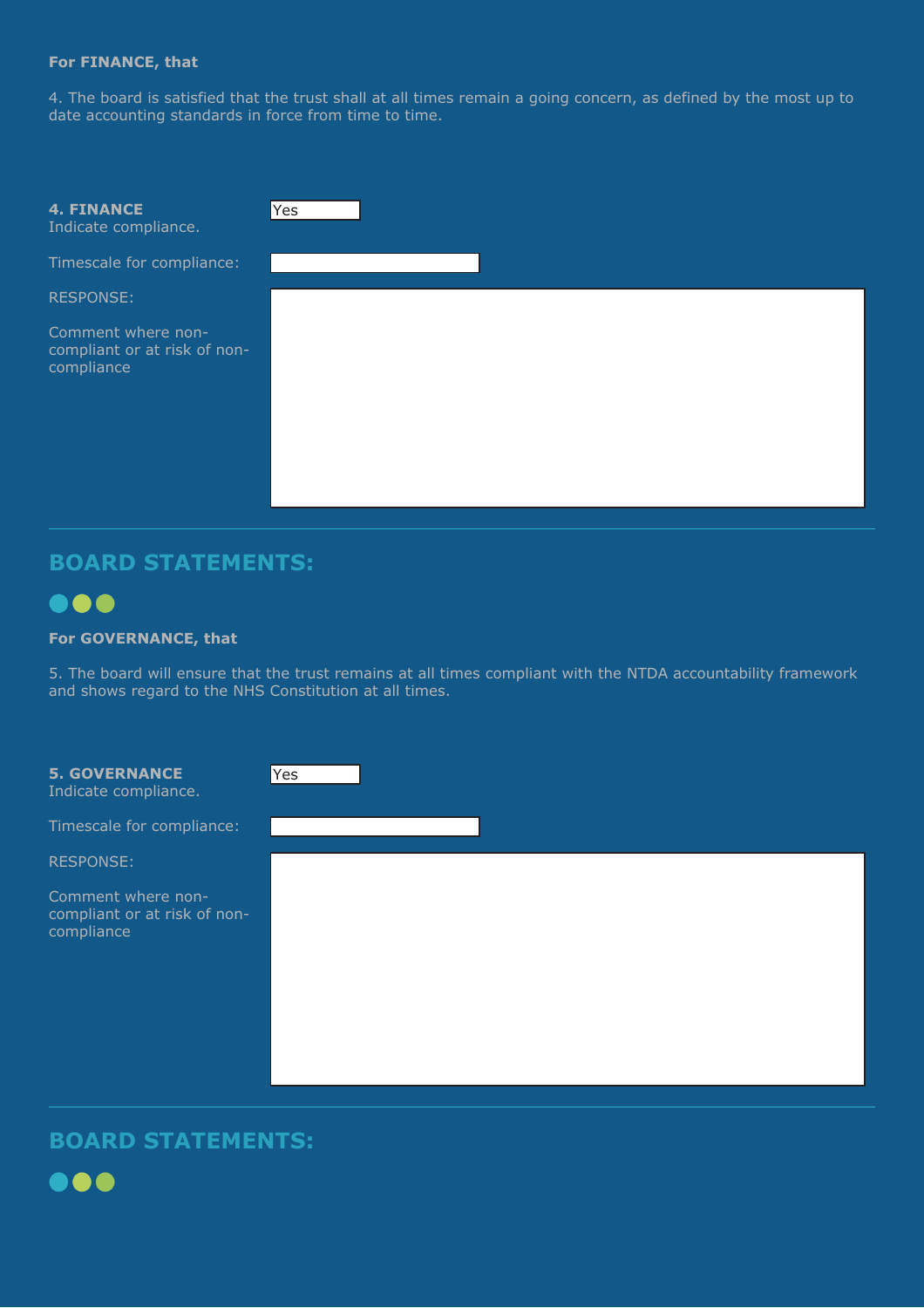6. All current key risks to compliance with the NTDA's Accountability Framework have been identified (raised either internally or by external audit and assessment bodies) and addressed - or there are appropriate action plans in place to address the issues in a timely manner.

| <b>6. GOVERNANCE</b><br>Indicate compliance.                     | Yes |
|------------------------------------------------------------------|-----|
| Timescale for compliance:                                        |     |
| <b>RESPONSE:</b>                                                 |     |
| Comment where non-<br>compliant or at risk of non-<br>compliance |     |

### **BOARD STATEMENTS:**



#### **For GOVERNANCE, that**

7. The board has considered all likely future risks to compliance with the NTDA Accountability Framework and has reviewed appropriate evidence regarding the level of severity, likelihood of a breach occurring and the plans for mitigation of these risks to ensure continued compliance.

| <b>7. GOVERNANCE</b><br>Indicate compliance.                     | Yes |
|------------------------------------------------------------------|-----|
| Timescale for compliance:                                        |     |
| <b>RESPONSE:</b>                                                 |     |
| Comment where non-<br>compliant or at risk of non-<br>compliance |     |

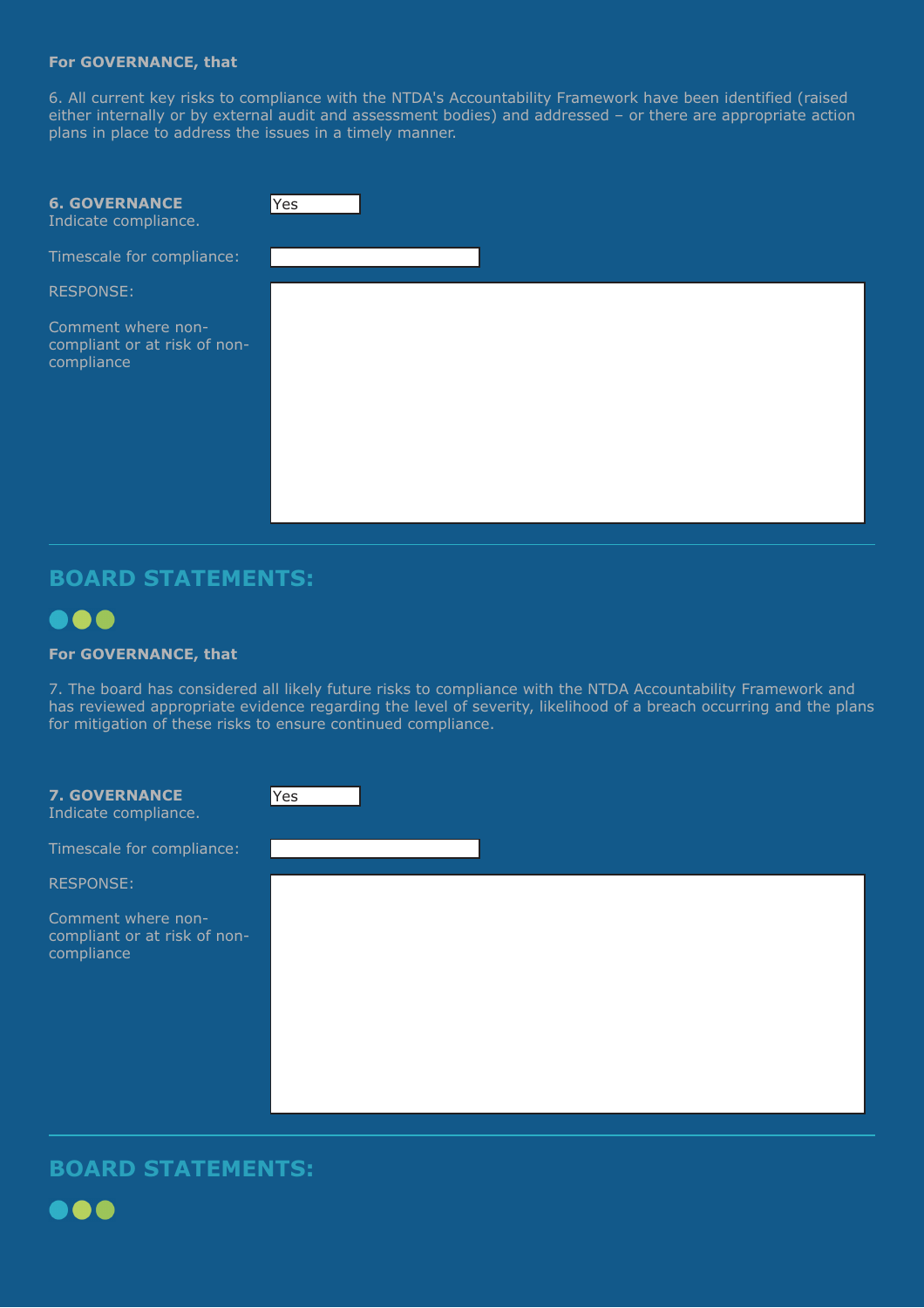8. The necessary planning, performance management and corporate and clinical risk management processes and mitigation plans are in place to deliver the annual operating plan, including that all audit committee recommendations accepted by the board are implemented satisfactorily.

| <b>8. GOVERNANCE</b><br>Indicate compliance.                     | Yes |
|------------------------------------------------------------------|-----|
| Timescale for compliance:                                        |     |
| <b>RESPONSE:</b>                                                 |     |
| Comment where non-<br>compliant or at risk of non-<br>compliance |     |

# **BOARD STATEMENTS:**



#### **For GOVERNANCE, that**

9. An Annual Governance Statement is in place, and the trust is compliant with the risk management and assurance framework requirements that support the Statement pursuant to the most up to date guidance from HM Treasury (www.hm-treasury.gov.uk).

| <b>9. GOVERNANCE</b><br>Indicate compliance.                     | Yes |
|------------------------------------------------------------------|-----|
| Timescale for compliance:                                        |     |
| <b>RESPONSE:</b>                                                 |     |
| Comment where non-<br>compliant or at risk of non-<br>compliance |     |

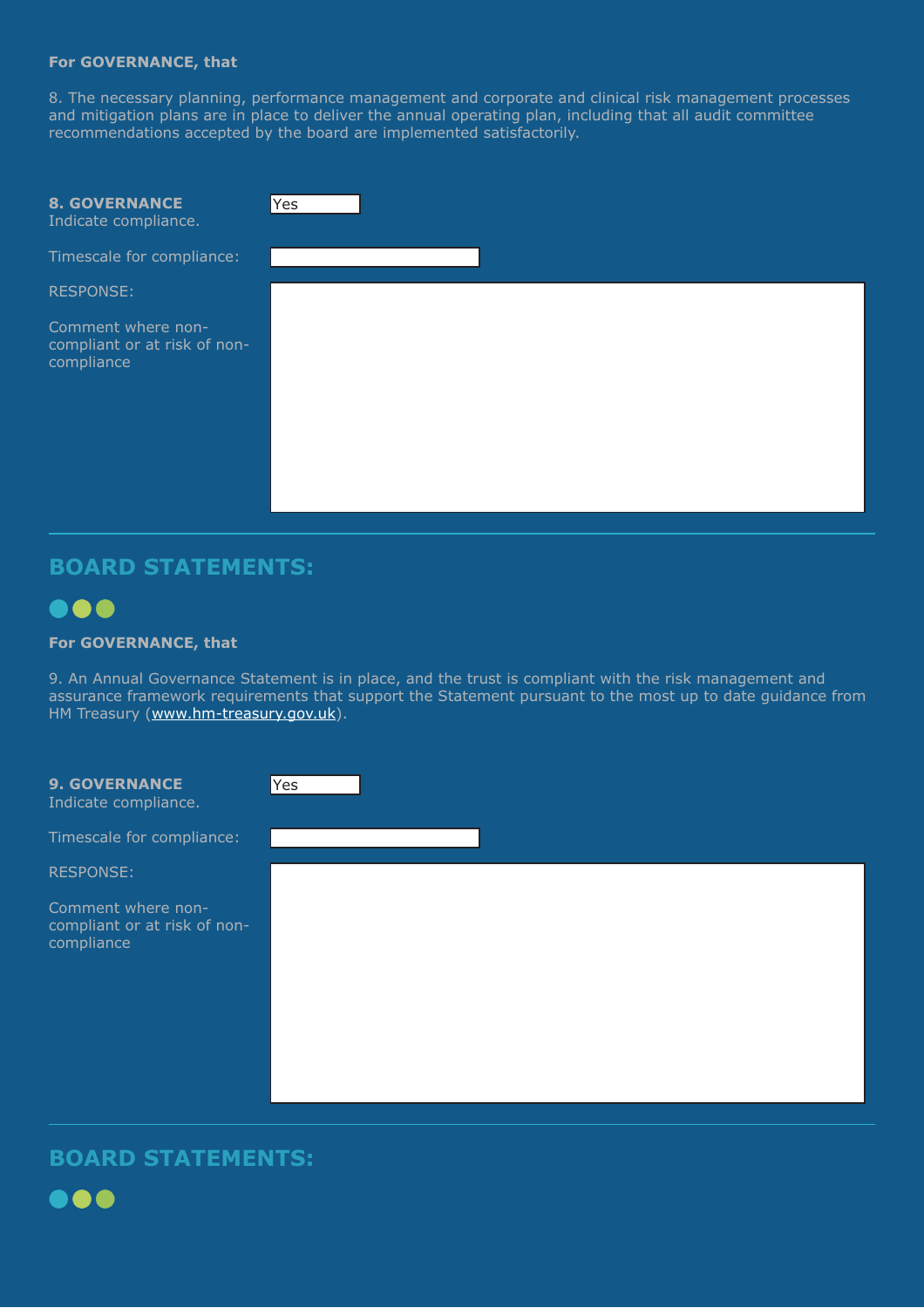10. The Board is satisfied that plans in place are sufficient to ensure ongoing compliance with all existing targets as set out in the NTDA oversight model; and a commitment to comply with all known targets going forward.

#### **10. GOVERNANCE**

Indicate compliance.

Timescale for compliance:

RESPONSE:

Comment where noncompliant or at risk of noncompliance

No

#### 05/08/2013

UHL is currently non compliant with the ED 4 hour wait target and the cancer 62 day wait for first treatment target.

The Emergency Care process is one of the Trust's key improvement priorities. A comprehensive programme of activities is being undertaken as outlined in the Trust's 2013/14 Annual Operating Plan. The Trust anticipates sustainable compliance with the ED target by week ending 4 August.

Sustained achievement of the cancer 62 day wait for first treatment target is expected by quarter 2 (July 2013) onwards.

### **BOARD STATEMENTS:**



#### **For GOVERNANCE, that**

11. The trust has achieved a minimum of Level 2 performance against the requirements of the Information Governance Toolkit.

| <b>11. GOVERNANCE</b><br>Indicate compliance.                    | Yes |
|------------------------------------------------------------------|-----|
| Timescale for compliance:                                        |     |
| <b>RESPONSE:</b>                                                 |     |
| Comment where non-<br>compliant or at risk of non-<br>compliance |     |

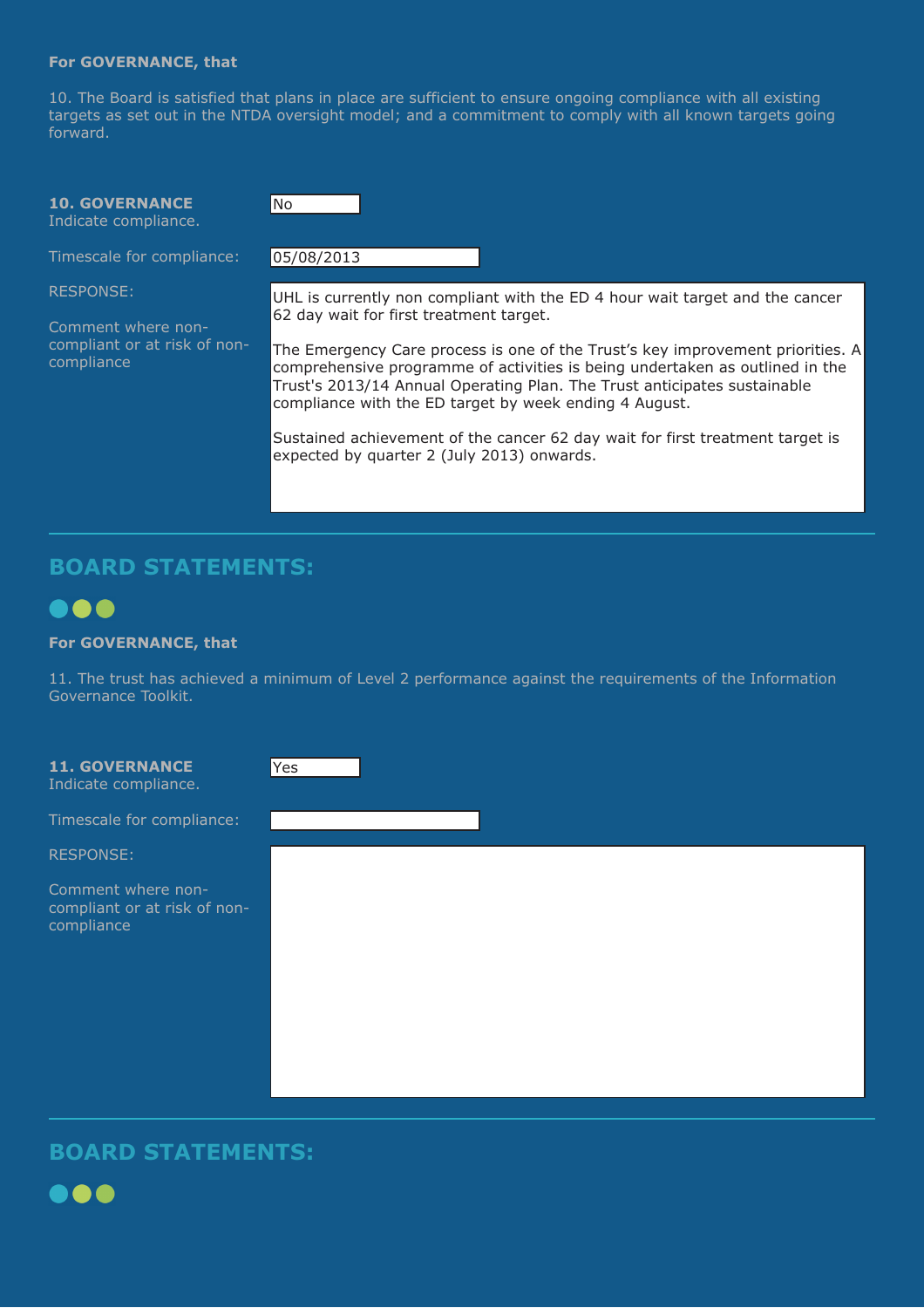12. The board will ensure that the trust will at all times operate effectively. This includes maintaining its register of interests, ensuring that there are no material conflicts of interest in the board of directors; and that all board positions are filled, or plans are in place to fill any vacancies.

| <b>12. GOVERNANCE</b><br>Indicate compliance.                    | Yes |
|------------------------------------------------------------------|-----|
| Timescale for compliance:                                        |     |
| <b>RESPONSE:</b>                                                 |     |
| Comment where non-<br>compliant or at risk of non-<br>compliance |     |

### **BOARD STATEMENTS:**



#### **For GOVERNANCE, that**

13. The board is satisfied that all executive and non-executive directors have the appropriate qualifications, experience and skills to discharge their functions effectively, including setting strategy, monitoring and managing performance and risks, and ensuring management capacity and capability.

| <b>13. GOVERNANCE</b><br>Indicate compliance.                    | Yes |  |
|------------------------------------------------------------------|-----|--|
| Timescale for compliance:                                        |     |  |
| <b>RESPONSE:</b>                                                 |     |  |
| Comment where non-<br>compliant or at risk of non-<br>compliance |     |  |

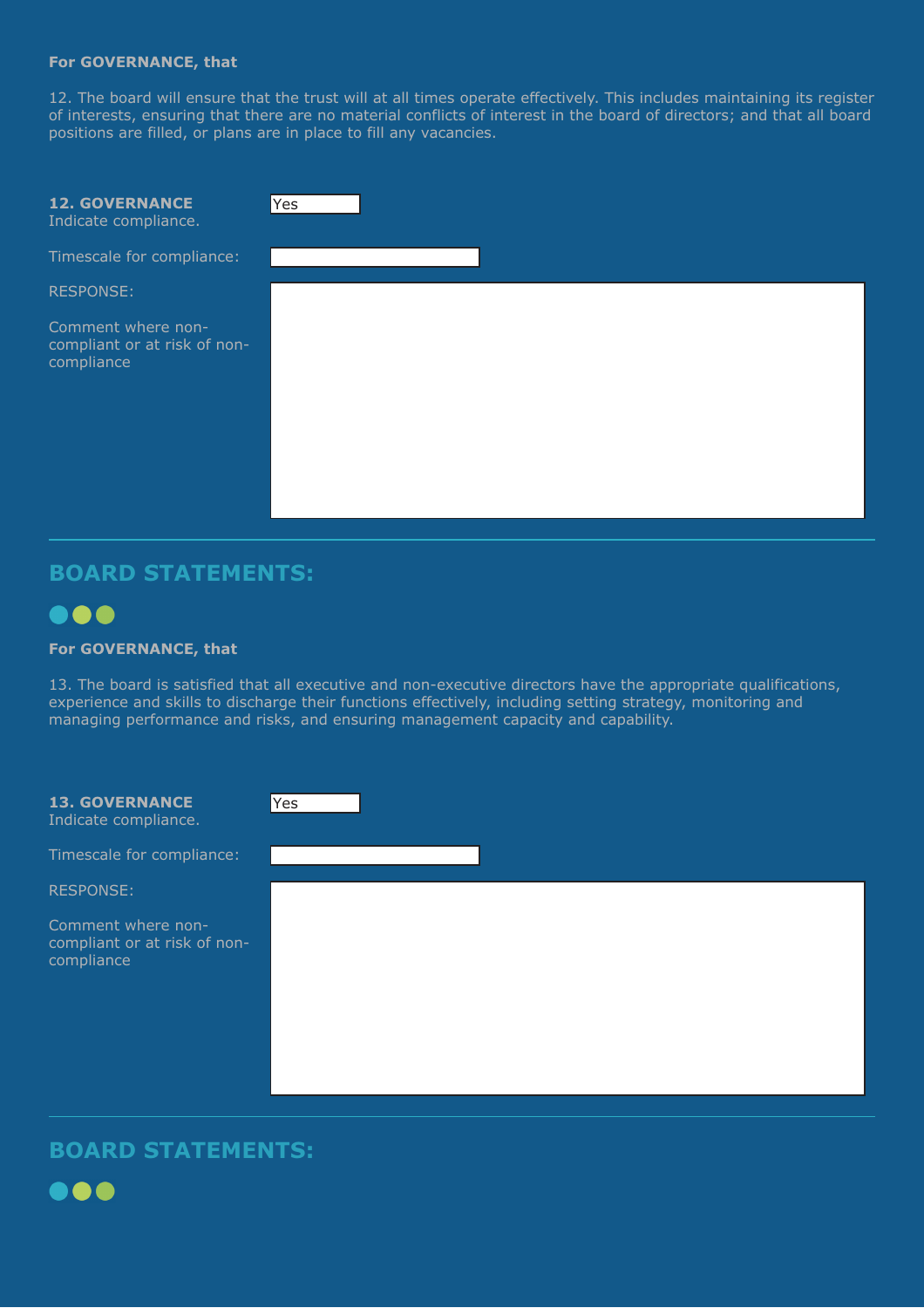14. The board is satisfied that: the management team has the capacity, capability and experience necessary to deliver the annual operating plan; and the management structure in place is adequate to deliver the annual operating plan.

|  | <b>14. GOVERNANCE</b> |                      |
|--|-----------------------|----------------------|
|  |                       | Indicate compliance. |

Timescale for compliance:

RESPONSE:

Comment where noncompliant or at risk of noncompliance

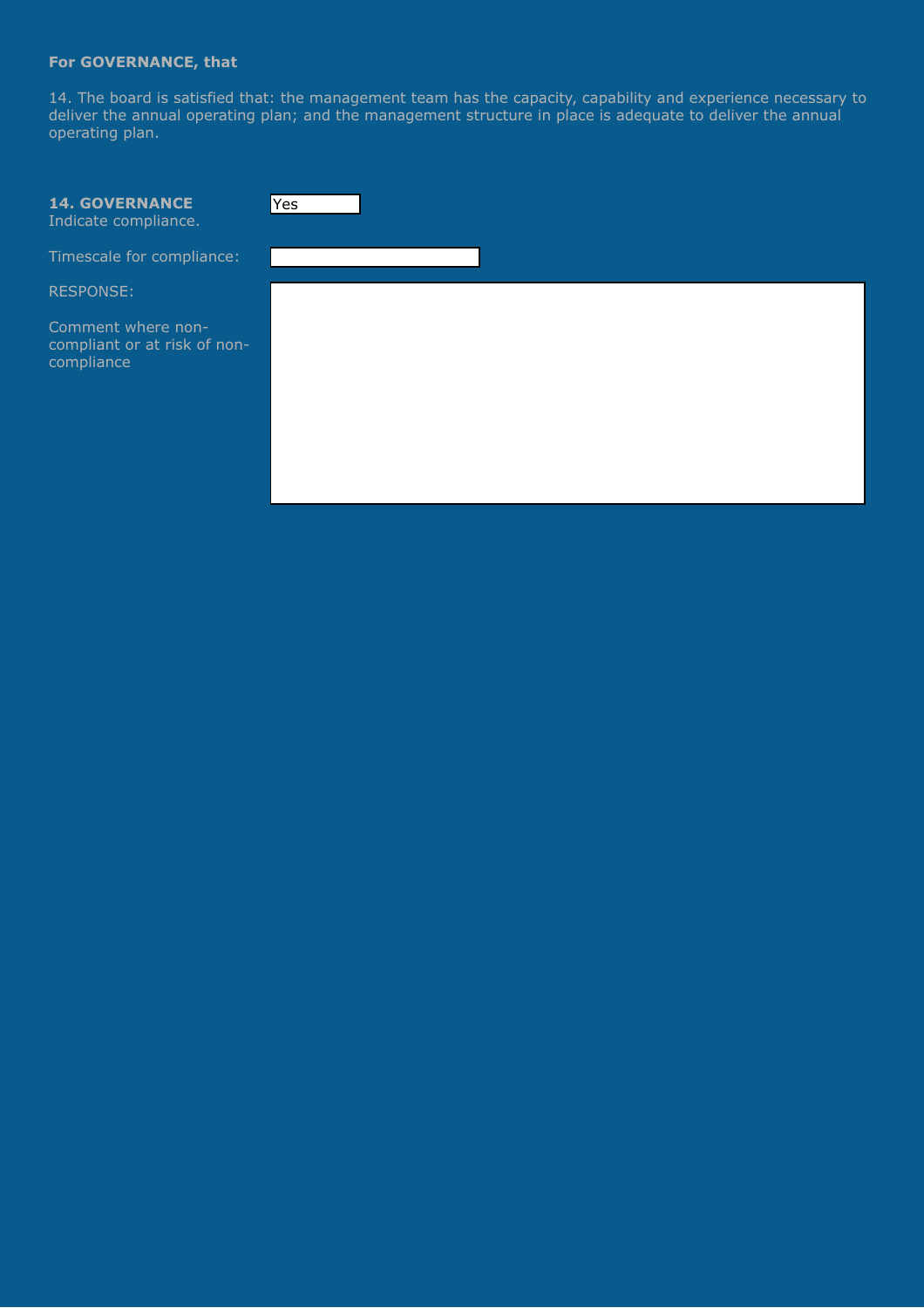

**Returns to XXX by the last working day of each**  Returns to XXX by the last working day of each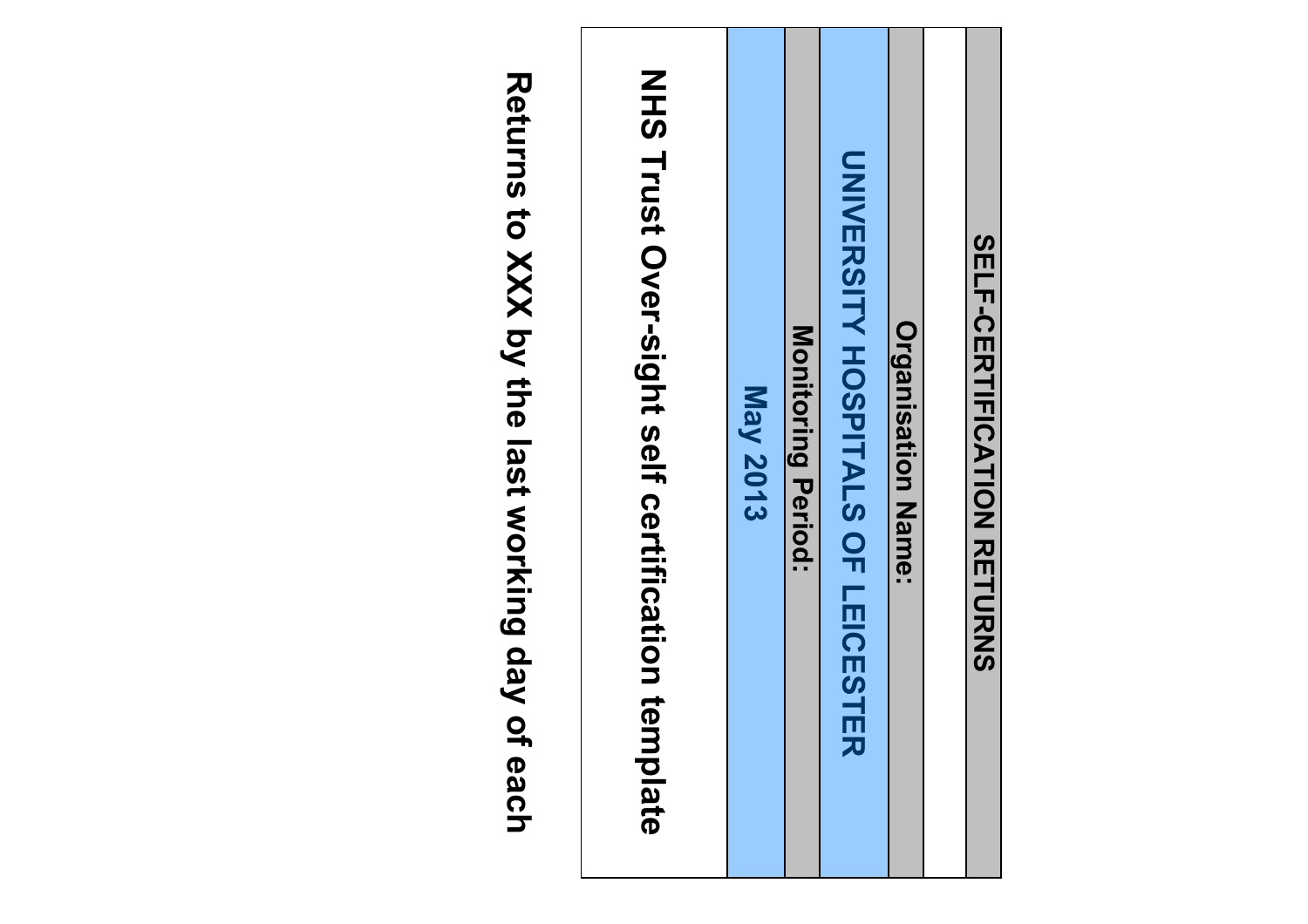### **QUALITY**

### **UNIVERSITY HOSPITALS OF LEICESTER**

|                | Information to inform discussion meeting                                                          |               | <b>Insert Performance in Month</b> |                |                |                |                |               |               |                |                |                |                |                |                                                                     |
|----------------|---------------------------------------------------------------------------------------------------|---------------|------------------------------------|----------------|----------------|----------------|----------------|---------------|---------------|----------------|----------------|----------------|----------------|----------------|---------------------------------------------------------------------|
|                | <b>Criteria</b>                                                                                   | Unit          | $Jun-12$                           | $Jul-12$       | <b>Aug-12</b>  | <b>Sep-12</b>  | <b>Oct-12</b>  | <b>Nov-12</b> | <b>Dec-12</b> | $Jan-13$       | <b>Feb-13</b>  | <b>Mar-13</b>  | Apr-13         | <b>May-13</b>  | <b>Board Action</b>                                                 |
| $\mathbf 1$    | SHMI - latest data                                                                                | Score         | 106.9                              | 105.0          | 105.0          | 105.0          | 104.7          | 104.7         | 104.7         | 104.5          | 104.5          | 104.5          | 104.5          | 104.5          | Latest published SHMI reporting period is Oct 2011 to Sept<br>2012. |
| $\mathbf{2}$   | Venous Thromboembolism (VTE)<br>Screening                                                         | $\frac{9}{6}$ | 94.7                               | 94.8           | 95.1           | 94.1           | 95.2           | 95.4          | 94.1          | 94.7           | 92.3           | 92.6           | 94.1           | 94.5           |                                                                     |
|                | 3a Elective MRSA Screening                                                                        | %             | 100                                | 100            | 100            | 100            | 100            | 100           | 100           | 100            | 100            | 100            | 100            | 100            |                                                                     |
| 3 <sub>b</sub> | Non Elective MRSA Screening                                                                       | %             | 100                                | 100            | 100            | 100            | 100            | 100           | 100           | 100            | 100            | 100            | 100            | 100            |                                                                     |
| 4              | <b>Single Sex Accommodation</b><br><b>Breaches</b>                                                | Number        | 0                                  | $\mathbf 0$    | $\mathbf 0$    | 0              | 0              | 0             | $\mathbf 0$   | $\mathbf 0$    | 0              | 0              | $\mathbf 0$    | 0              |                                                                     |
| ${\bf 5}$      | Open Serious Incidents Requiring<br>Investigation (SIRI)                                          | Number        | 112                                | 123            | 126            | 98             | 93             | 123           | 72            | 49             | 48             | 44             | 68             | 69             |                                                                     |
| 6              | "Never Events" occurring in month                                                                 | Number        | 0                                  | $\mathsf{O}$   | $\mathbf{1}$   | $\mathbf 0$    | $\mathbf{1}$   | $\mathbf{1}$  | $\mathsf 0$   | $\mathbf 0$    | $\mathbf 0$    | $\mathbf 0$    | $\mathbf{1}$   | $\mathbf 0$    |                                                                     |
| $\overline{7}$ | CQC Conditions or Warning Notices Number                                                          |               | 0                                  | $\mathbf{1}$   | $\mathbf{1}$   | $\mathbf{1}$   | $\mathbf{1}$   | $\mathsf{O}$  | $\mathsf 0$   | $\mathbf 0$    | $\mathbf 0$    | $\mathbf 0$    | $\mathbf 0$    | $\mathbf 0$    |                                                                     |
| $\pmb{8}$      | Open Central Alert System (CAS)<br><b>Alerts</b>                                                  | Number        | 13                                 | 14             | 15             | 8              | 9              | 5             | 5             | $\overline{7}$ | 9              | 13             | 14             | 9              |                                                                     |
| 9              | RED rated areas on your maternity<br>dashboard?                                                   | Number        | 1                                  | $\mathbf{1}$   | $\overline{2}$ | $\overline{3}$ | $\overline{1}$ | $\mathbf{1}$  | $\mathbf 0$   |                |                | $\overline{2}$ | $\mathbf 0$    | 1              |                                                                     |
| 10             | Falls resulting in severe injury or<br>death                                                      | Number        | $\mathbf{1}$                       | $\mathbf{1}$   | $\mathbf 0$    | 0              | 1              | 0             | $\mathbf 0$   | $\mathbf 0$    | $\overline{1}$ | $\mathbf 0$    | $\mathbf 0$    | 1              |                                                                     |
|                | 11 Grade 3 or 4 pressure ulcers                                                                   | Number        | $\overline{4}$                     | $\overline{2}$ | 8              | 3              | 11             | 12            | 11            | 10             | 11             | 12             | 12             | $\overline{2}$ | Figures are attributable to the Trust.                              |
| 12             | 100% compliance with WHO<br>surgical checklist                                                    | Y/N           |                                    | Ÿ              |                | ${\bf N}$      | N              | ${\bf N}$     | $\mathbb N$   | Y              |                | Y              |                | Y              |                                                                     |
|                | 13 Formal complaints received                                                                     | Number        | 144                                | 144            | 146            | 101            | 108            | 133           | 106           | 160            | 155            | 185            | 162            | 192            |                                                                     |
| 14             | Agency as a % of Employee Benefit<br>Expenditure                                                  | $\frac{9}{6}$ | 2.9                                | 3.4            | 3.7            | 3.7            | 4.2            | 4.1           | 3.0           | 3.6            | 3.3            | 3.5            | $\overline{3}$ | 3.3            |                                                                     |
|                | 15 Sickness absence rate                                                                          | %             | 3.1                                | 3.3            | 3.2            | 3.1            | 3.4            | 3.4           | 3.5           | 3.5            | 3.2            | 3.4            | 3.4            | 3.5            |                                                                     |
|                | Consultants which, at their last<br>16 appraisal, had fully completed their<br>previous vears PDP | %             |                                    | 95             | 95             | 95             | 95             | 95            | 95            | 95             | 95             | 95             | 95             | 95             |                                                                     |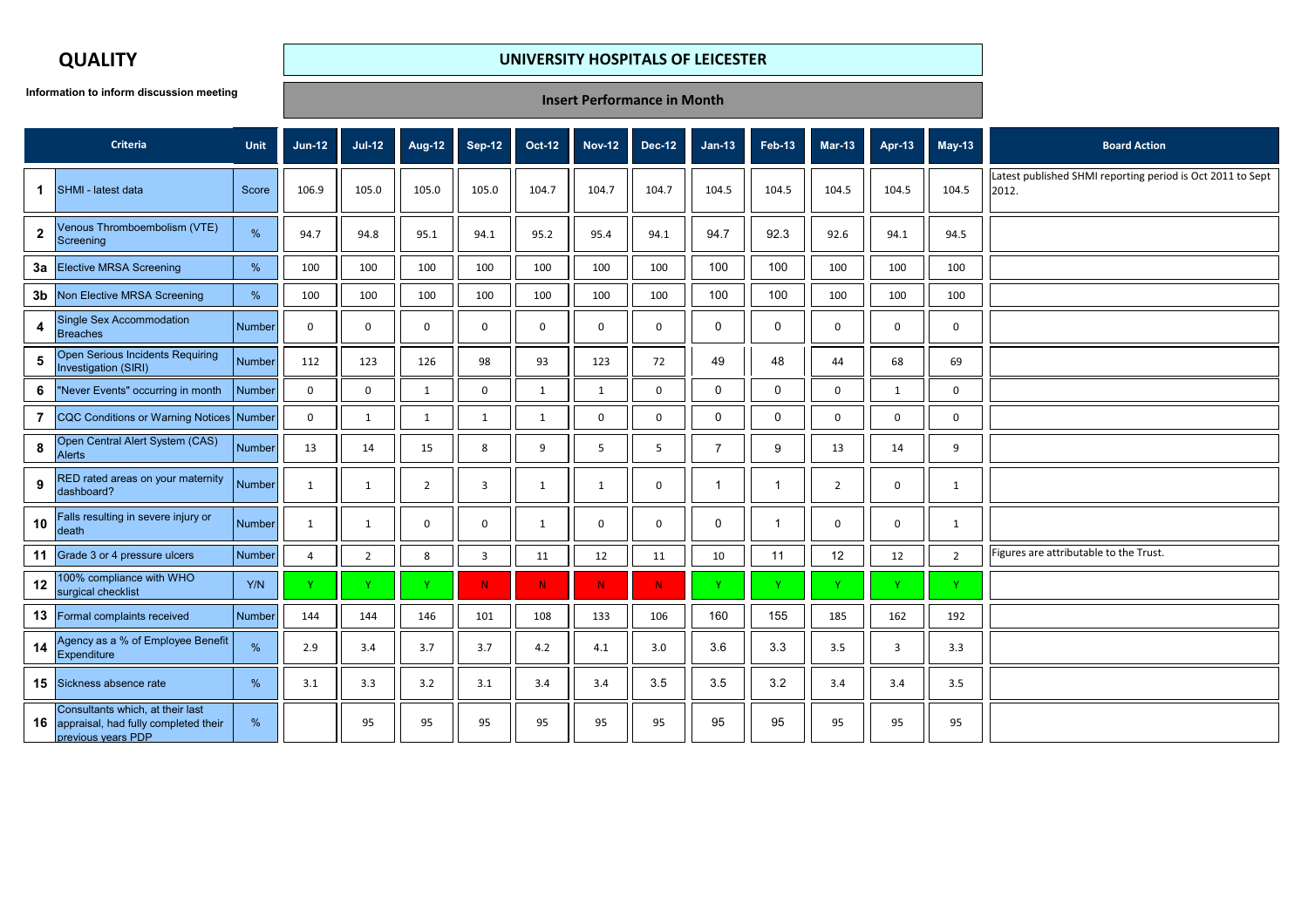# **FINANCIAL RISK RATING**

### **UNIVERSITY HOSPITALS OF LEICESTER**

|                           |                              |        |                |                |                         |                |                |                        | Insert the Score (1-5) Achieved for each<br><b>Criteria Per Month</b> |                           |                                |                     |
|---------------------------|------------------------------|--------|----------------|----------------|-------------------------|----------------|----------------|------------------------|-----------------------------------------------------------------------|---------------------------|--------------------------------|---------------------|
|                           |                              |        |                |                | <b>Risk Ratings</b>     |                |                |                        | <b>Reported</b><br><b>Position</b>                                    |                           | <b>Normalised</b><br>Position* |                     |
| <b>Criteria</b>           | <b>Indicator</b>             | Weight | $\overline{5}$ | $\overline{4}$ | $\overline{\mathbf{3}}$ | $\overline{2}$ |                | Year to<br><b>Date</b> | Forecast<br><b>Outturn</b>                                            | Year to<br><b>Date</b>    | Forecast<br><b>Outturn</b>     | <b>Board Action</b> |
| Underlying<br>performance | <b>EBITDA margin %</b>       | 25%    | 11             | 9              | 5                       |                | $<$ 1          | $\overline{2}$         | 3 <sup>°</sup>                                                        | $\overline{2}$            | 3 <sup>7</sup>                 |                     |
| Achievement<br>of plan    | <b>EBITDA achieved %</b>     | 10%    | 100            | 85             | 70                      | 50             | $50$           | $\overline{2}$         | $\overline{4}$                                                        | $\mathbf{2}^{\mathsf{l}}$ | $\overline{4}$                 |                     |
| Financial                 | Net return after financing % | 20%    | >3             | $\overline{2}$ | $-0.5$                  | $-5$           | $< -5$         | 3                      | 5                                                                     | 3                         | 5 <sup>1</sup>                 |                     |
| efficiency                | I&E surplus margin %         | 20%    | 3              | $\overline{2}$ |                         | $-2$           | $\leftarrow$ 2 |                        | 2 <sub>1</sub>                                                        | 1                         | $\overline{2}$                 |                     |
| Liquidity                 | Liquid ratio days            | 25%    | 60             | 25             | 15                      | 10             | ~10            | 3                      | 3                                                                     | 3                         | 3 <sup>°</sup>                 |                     |
|                           | <b>Weighted Average</b>      | 100%   |                |                |                         |                |                | 2.3                    | 3.3                                                                   | 2.3                       | 3.3                            |                     |
|                           | Overriding rules             |        |                |                |                         |                |                | $\overline{2}$         |                                                                       | 2                         |                                |                     |
|                           | <b>Overall rating</b>        |        |                |                |                         |                |                | $\overline{2}$         | 3                                                                     | $\overline{2}$            | 3 <sup>2</sup>                 |                     |

#### **Overriding Rules :**

| <b>Max Rating</b> | <b>Rule</b>                             |           |  |  |  |
|-------------------|-----------------------------------------|-----------|--|--|--|
|                   | IPlan not submitted on time             | <b>No</b> |  |  |  |
|                   | Plan not submitted complete and correct | <b>No</b> |  |  |  |
|                   | PDC dividend not paid in full           | <b>No</b> |  |  |  |
|                   | Unplanned breach of PBC                 |           |  |  |  |
|                   | IOne Financial Criterion at "1"         |           |  |  |  |
|                   | One Financial Criterion at "2"          |           |  |  |  |
|                   | Two Financial Criteria at "1"           |           |  |  |  |
|                   | Two Financial Criteria at "2"           |           |  |  |  |

\* Trust should detail the normalising adjustments made to calculate this rating within the comments box.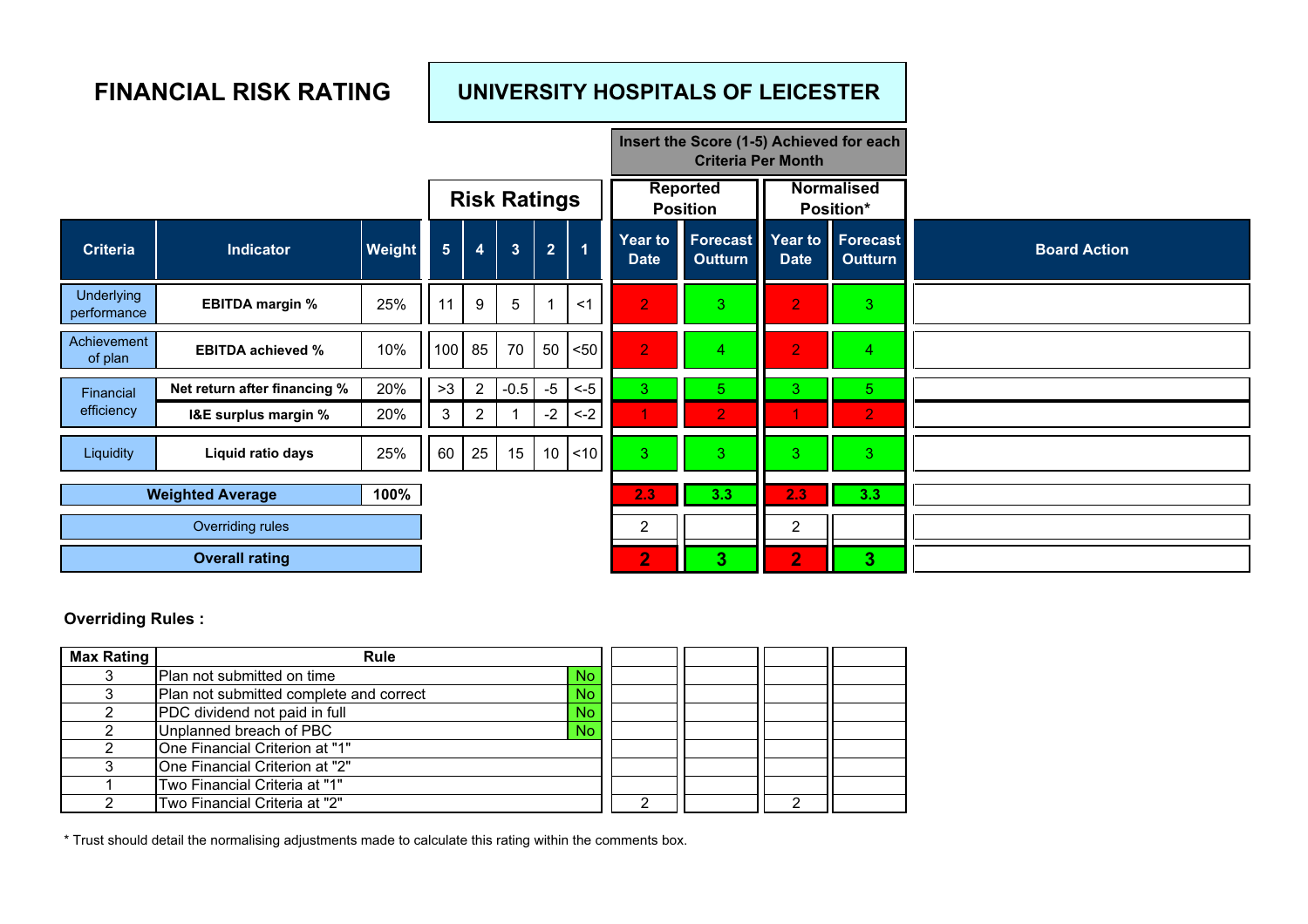#### **GOVERNANCE RISK RATINGS**

#### **UNIVERSITY HOSPITALS OF LEICESTER**

| Insert YES, NO or N/A (as appropriate) |  |  |  |
|----------------------------------------|--|--|--|

|                    |                | See 'Notes' for further detail of each of the below indicators                                                                                                  |                                                                                                 |                                 |                |                         | <b>Historic Data</b>    |                         |           |           | <b>Current Data</b> |                    |                                                                                                                         |
|--------------------|----------------|-----------------------------------------------------------------------------------------------------------------------------------------------------------------|-------------------------------------------------------------------------------------------------|---------------------------------|----------------|-------------------------|-------------------------|-------------------------|-----------|-----------|---------------------|--------------------|-------------------------------------------------------------------------------------------------------------------------|
| Area Ref           |                | Indicator                                                                                                                                                       | <b>Sub Sections</b>                                                                             | <b>Thresh</b><br>old            | Neight-<br>ing | Qtr to<br><b>Sep-12</b> | Qtr to<br><b>Dec-12</b> | Qtr to<br><b>Mar-13</b> | Apr-13    | $May-13$  | $Jun-13$            | Qtr to<br>$Jun-13$ | <b>Board Action</b>                                                                                                     |
|                    | 2a             | From point of referral to treatment in<br>aggregate (RTT) - admitted                                                                                            | Maximum time of 18 weeks                                                                        | 90%                             | 1.0            | Yes                     | Yes                     | Yes                     | No.       | Yes       |                     |                    | Actions to address and reduce backlog<br>numbers during June is being implemented.                                      |
|                    | 2 <sub>b</sub> | From point of referral to treatment in<br>aggregate (RTT) - non-admitted                                                                                        | Maximum time of 18 weeks                                                                        | 95%                             | 1.0            | Yes                     | Yes                     | Yes                     | Yes       | Yes       |                     |                    |                                                                                                                         |
| Patient Experience | 2 <sub>c</sub> | From point of referral to treatment in<br>aggregate (RTT) - patients on an<br>incomplete pathway                                                                | Maximum time of 18 weeks                                                                        | 92%                             | 1.0            | Yes                     | Yes                     | Yes                     | Yes       | Yes       |                     |                    |                                                                                                                         |
|                    | 2d             | Certification against compliance with<br>requirements regarding access to healthcare<br>for people with a learning disability                                   |                                                                                                 | N/A                             | 0.5            | Yes                     | Yes                     | Yes                     | Yes       | Yes       |                     |                    |                                                                                                                         |
|                    | 3a             | All cancers: 31-day wait for second or<br>subsequent treatment, comprising:                                                                                     | Surgery<br>Anti cancer drug treatments<br>Radiotherapy                                          | 94%<br>98%<br>94%               | 1.0            | Yes                     | Yes                     | Yes                     | Yes       | Yes       |                     |                    |                                                                                                                         |
| Quality            | 3 <sub>b</sub> | All cancers: 62-day wait for first treatment:                                                                                                                   | From urgent GP referral for<br>suspected cancer<br>From NHS Cancer Screening<br>Service referra | 85%<br>90%                      | 1.0            | Yes                     | Yes                     | <b>No</b>               | No.       | No.       |                     |                    | Actions included in TB exception report.<br>Detailed action plan at tumour site are being<br>developed and implemented. |
|                    | 3 <sub>c</sub> | All Cancers: 31-day wait from diagnosis to<br>first treatment                                                                                                   |                                                                                                 | 96%                             | 0.5            | Yes                     | Yes                     | Yes                     | Yes       | Yes       |                     |                    |                                                                                                                         |
|                    | 3d             | Cancer: 2 week wait from referral to date<br>first seen, comprising:                                                                                            | all urgent referrals<br>for symptomatic breast patients<br>(cancer not initially suspected)     | 93%<br>93%                      | 0.5            | Yes                     | <b>No</b>               | Yes                     | Yes       | Yes       |                     |                    |                                                                                                                         |
|                    | 3e             | A&E: From arrival to<br>admission/transfer/discharge                                                                                                            | Maximum waiting time of four hours                                                              | 95%                             | 1.0            | Yes                     | <b>No</b>               | <b>No</b>               | <b>No</b> | <b>No</b> |                     |                    | Joint Emergency Care action plan submitted<br>to NHS England                                                            |
|                    |                | Clostridium Difficile                                                                                                                                           | Is the Trust below the de minimus                                                               | 12                              |                | N/a                     | N/a                     | N/a                     | N/a       | N/a       |                     |                    |                                                                                                                         |
|                    | 4a             |                                                                                                                                                                 | Is the Trust below the YTD ceiling                                                              | Fnter<br>contractual<br>ceiling | 1.0            | Yes                     | Yes                     | Yes                     | Yes       | Yes       |                     |                    |                                                                                                                         |
|                    |                | <b>MRSA</b>                                                                                                                                                     | Is the Trust below the de minimus                                                               | 6                               | 1.0            | Yes                     | Yes                     | Yes                     | Yes       | Yes       |                     |                    |                                                                                                                         |
|                    | 4b             |                                                                                                                                                                 | Is the Trust below the YTD ceiling                                                              | Enter<br>contractual<br>cellina |                | Yes                     | Yes                     | Yes                     | Yes       | Yes       |                     |                    |                                                                                                                         |
|                    |                | <b>CQC Registration</b>                                                                                                                                         |                                                                                                 |                                 |                |                         |                         |                         |           |           |                     |                    |                                                                                                                         |
| Safety             | А              | Non-Compliance with CQC Essential<br>Standards resulting in a Major Impact on<br>Patients                                                                       |                                                                                                 | $\Omega$                        | 2.0            | No                      | No                      | No                      | <b>No</b> | <b>No</b> |                     |                    |                                                                                                                         |
|                    | B              | Non-Compliance with CQC Essential<br>Standards resulting in Enforcement Action                                                                                  |                                                                                                 | $\mathbf 0$                     | 4.0            | Yes:                    | Yes:                    | <b>No</b>               | <b>No</b> | <b>No</b> |                     |                    |                                                                                                                         |
|                    | c              | NHS Litigation Authority - Failure to<br>maintain, or certify a minimum published<br>CNST level of 1.0 or have in place<br>appropriate alternative arrangements |                                                                                                 | $\mathbf 0$                     | 2.0            | No                      | <b>No</b>               | No                      | No        | <b>No</b> |                     |                    |                                                                                                                         |
|                    |                | <b>RAG RATING:</b>                                                                                                                                              |                                                                                                 | <b>TOTAL</b>                    |                | 4.0<br>R                | 5.5<br>R                | 2.0<br>AR               | 3.0<br>AR | 2.0<br>AR | 0.0<br>G            | 0.0<br>G           |                                                                                                                         |
|                    |                |                                                                                                                                                                 |                                                                                                 |                                 |                |                         |                         |                         |           |           |                     |                    |                                                                                                                         |

**REEN** = Score less than 1 **AMBER/GREEN = Score greater than or equal to 1, but less than 2 AMBER / RED = Score greater than or equal to 2, but less than 4 RED = Score greater than or equal to 4**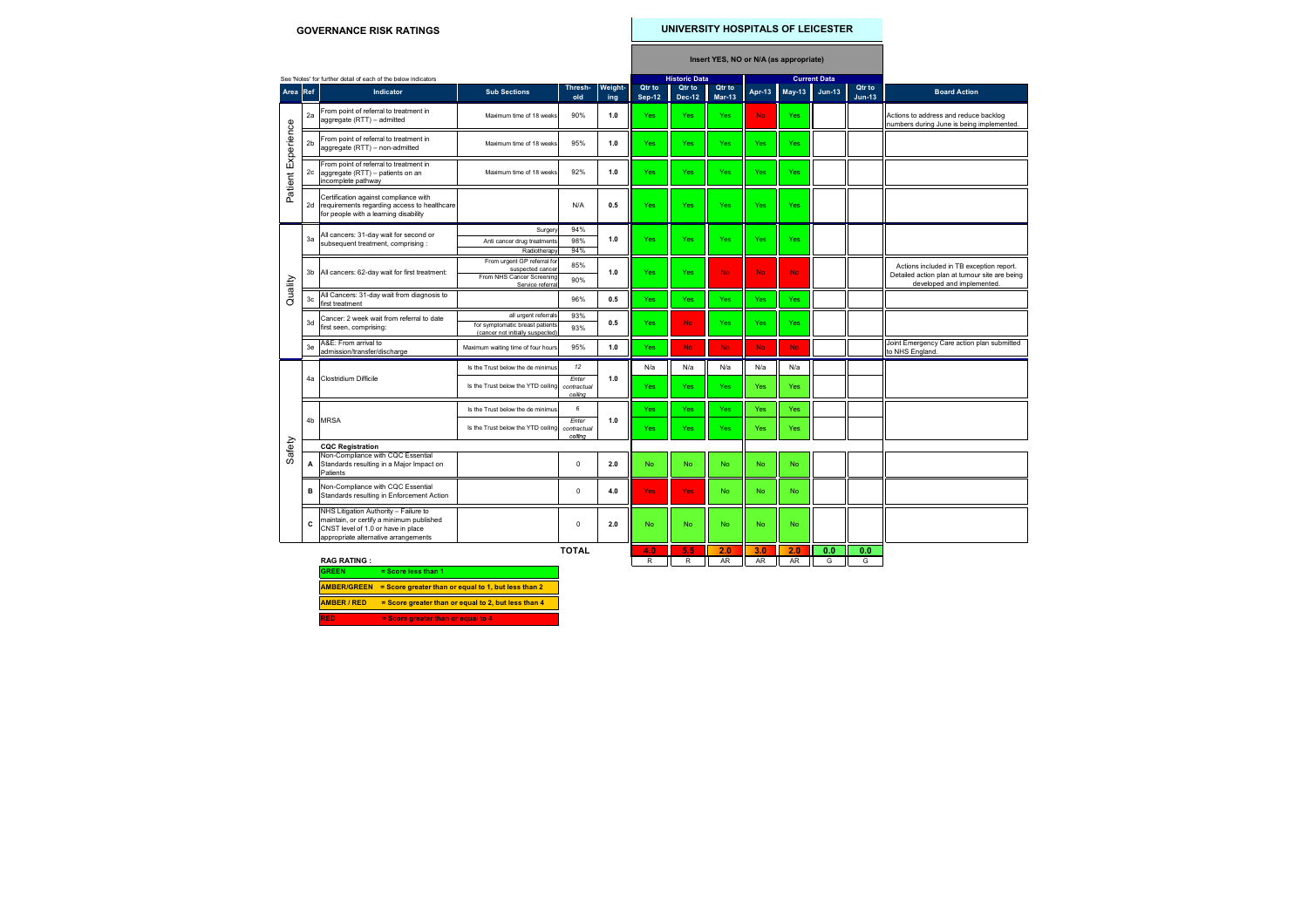|          |                                                                | <b>GOVERNANCE RISK RATINGS</b>                                         |                                                                                                                                                                                                                                                                                           |                                             |                | UNIVERSITY HOSPITALS OF LEICESTER      |                         |                    |            |                      |     |                    |                     |
|----------|----------------------------------------------------------------|------------------------------------------------------------------------|-------------------------------------------------------------------------------------------------------------------------------------------------------------------------------------------------------------------------------------------------------------------------------------------|---------------------------------------------|----------------|----------------------------------------|-------------------------|--------------------|------------|----------------------|-----|--------------------|---------------------|
|          |                                                                |                                                                        |                                                                                                                                                                                                                                                                                           |                                             |                | Insert YES, NO or N/A (as appropriate) |                         |                    |            |                      |     |                    |                     |
|          | See 'Notes' for further detail of each of the below indicators |                                                                        |                                                                                                                                                                                                                                                                                           | <b>Historic Data</b><br><b>Current Data</b> |                |                                        |                         |                    |            |                      |     |                    |                     |
| Area Ref |                                                                | Indicator                                                              | <b>Sub Sections</b>                                                                                                                                                                                                                                                                       | Thresh-<br>old                              | Weight-<br>ing | Qtr to<br><b>Sep-12</b>                | Qtr to<br><b>Dec-12</b> | Qtr to<br>$Mar-13$ |            | Apr-13 May-13 Jun-13 |     | Qtr to<br>$Jun-13$ | <b>Board Action</b> |
|          |                                                                | Overriding Rules - Nature and Duration of Override at SHA's Discretion |                                                                                                                                                                                                                                                                                           |                                             |                |                                        |                         |                    |            |                      |     |                    |                     |
|          | i)                                                             | Meeting the MRSA Objective                                             | Greater than six cases in the year to date, and breaches the<br>cumulative vear-to-date traiectory for three successive quarters                                                                                                                                                          |                                             |                | No.                                    | No                      | <b>No</b>          | <b>No</b>  | <b>No</b>            |     |                    |                     |
|          |                                                                | ii) Meeting the C-Diff Objective                                       | Greater than 12 cases in the year to date, and either:<br>Breaches the cumulative year-to-date trajectory for three<br>successive quarters<br>Reports important or signficant outbreaks of C.difficile, as<br>defined by the Health Protection Agency.                                    |                                             |                | N <sub>0</sub>                         | No                      | <b>No</b>          | <b>No</b>  | <b>No</b>            |     |                    |                     |
|          | iii)                                                           | <b>RTT Waiting Times</b>                                               | Breaches:<br>The admitted patients 18 weeks waiting time measure for a third<br>successive quarter<br>The non-admitted patients 18 weeks waiting time measure for a<br>third successive quarter<br>The incomplete pathway 18 weeks waiting time measure for a<br>third successive quarter |                                             |                | No.                                    | No                      | <b>No</b>          | <b>No</b>  | <b>No</b>            |     |                    |                     |
|          |                                                                | iv) A&E Clinical Quality Indicator                                     | Fails to meet the A&E target twice in any two quarters over a 12-<br>month period and fails the indicator in a quarter during the<br>subsequent nine-month period or the full year.                                                                                                       |                                             |                | Yes                                    | Yes:                    | Yes                | <b>Yes</b> | <b>Yes</b>           |     |                    |                     |
|          |                                                                | v) Cancer Wait Times                                                   | Breaches either:<br>the 31-day cancer waiting time target for a third successive<br>quarter<br>the 62-day cancer waiting time target for a third successive<br>quarter                                                                                                                    |                                             |                | No                                     | No                      | <b>No</b>          | <b>No</b>  | <b>No</b>            |     |                    |                     |
|          |                                                                | viii) Any other Indicator weighted 1.0                                 | Breaches the indicator for three successive quarters.                                                                                                                                                                                                                                     |                                             |                | No.                                    | <b>No</b>               | <b>No</b>          | <b>No</b>  | <b>No</b>            |     |                    |                     |
|          |                                                                |                                                                        | <b>Adjusted Governance Risk Rating</b>                                                                                                                                                                                                                                                    |                                             |                | 4.0                                    | 5.5                     | 4.0                | 4.0        | 4.0                  | 0.0 | 0.0                |                     |
|          |                                                                |                                                                        |                                                                                                                                                                                                                                                                                           |                                             |                | R                                      | R                       | R                  | R          | R                    | G   | G                  |                     |